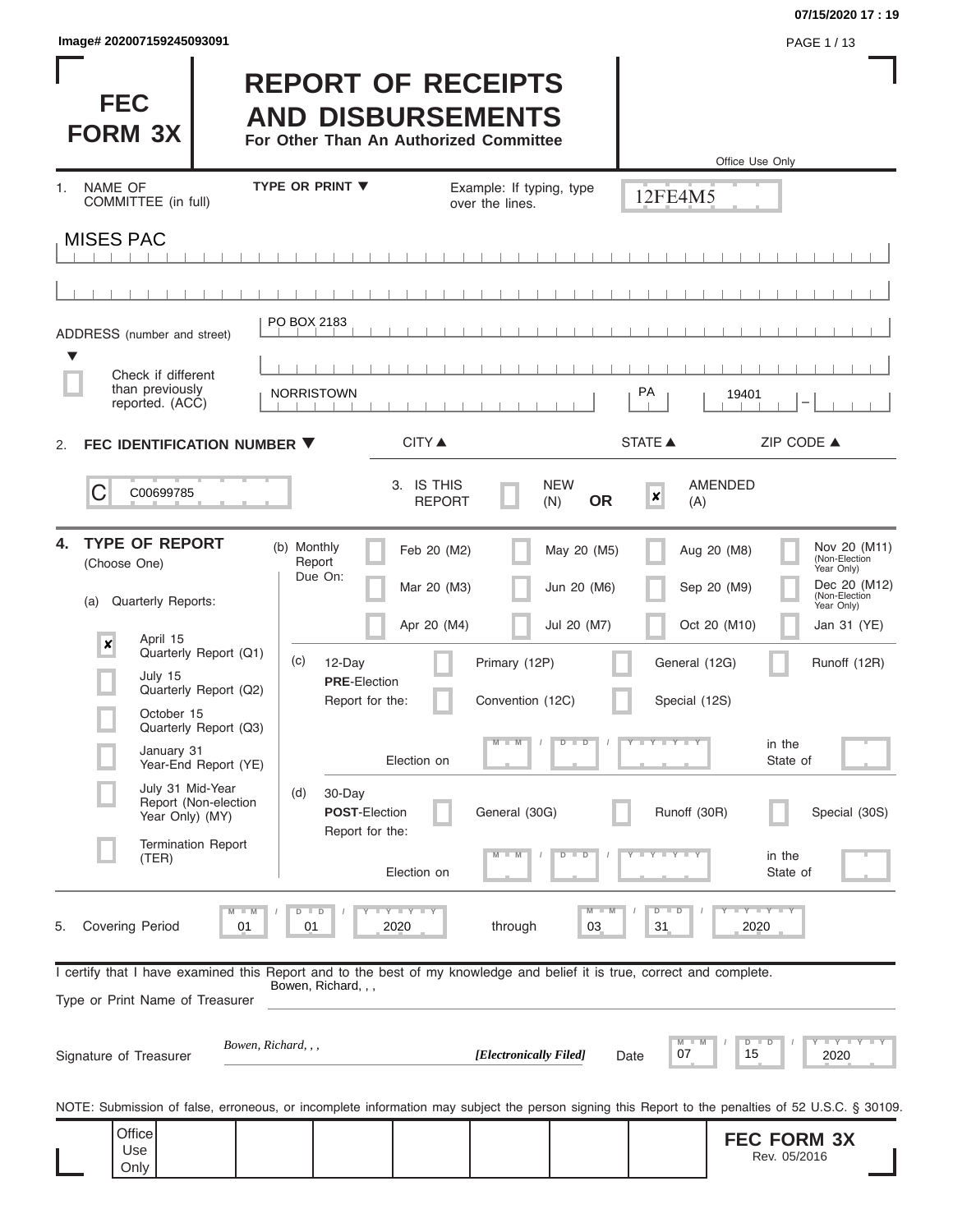|    | Image# 202007159245093092                                                                             |                                                      |                                                 |
|----|-------------------------------------------------------------------------------------------------------|------------------------------------------------------|-------------------------------------------------|
|    | FEC Form 3X (Rev. 05/2016)                                                                            | <b>SUMMARY PAGE</b><br>OF RECEIPTS AND DISBURSEMENTS | Page 2                                          |
|    | Write or Type Committee Name                                                                          |                                                      |                                                 |
|    | <b>MISES PAC</b>                                                                                      |                                                      |                                                 |
|    | Report Covering the Period:<br>From:                                                                  | Y L Y L<br>$D$ $\Box$<br>D<br>01<br>2020<br>01       | D<br>31<br>2020<br>03<br>To:                    |
|    |                                                                                                       | <b>COLUMN A</b><br><b>This Period</b>                | <b>COLUMN B</b><br><b>Calendar Year-to-Date</b> |
| 6. | Cash on Hand<br>(a)<br>$-Y - Y - Y$<br>January 1,<br>2020                                             |                                                      | 6001.05                                         |
|    | Cash on Hand at<br>(b)<br>Beginning of Reporting Period                                               | 6001.05                                              |                                                 |
|    | Total Receipts (from Line 19)<br>(c)                                                                  | 17790.71                                             | 17790.71                                        |
|    | Subtotal (add Lines 6(b) and<br>(d)<br>6(c) for Column A and Lines<br>$6(a)$ and $6(c)$ for Column B) | 23791.76                                             | 23791.76                                        |
| 7. | Total Disbursements (from Line 31)                                                                    | 17162.67                                             | 17162.67                                        |
| 8. | Cash on Hand at Close of<br><b>Reporting Period</b><br>(subtract Line $7$ from Line $6(d)$ )          | 6629.09                                              | 6629.09                                         |
| 9. | Debts and Obligations Owed TO<br>the Committee (Itemize all on<br>Schedule C and/or Schedule D)       | 0.00                                                 |                                                 |
|    | 10. Debts and Obligations Owed BY<br>the Committee (Itemize all on<br>Schedule C and/or Schedule D)   | т<br>0.00                                            |                                                 |

This committee has qualified as a multicandidate committee. (see FEC FORM 1M)

#### **For further information contact:**

Federal Election Commission 999 E Street, NW Washington, DC 20463

Toll Free 800-424-9530 Local 202-694-1100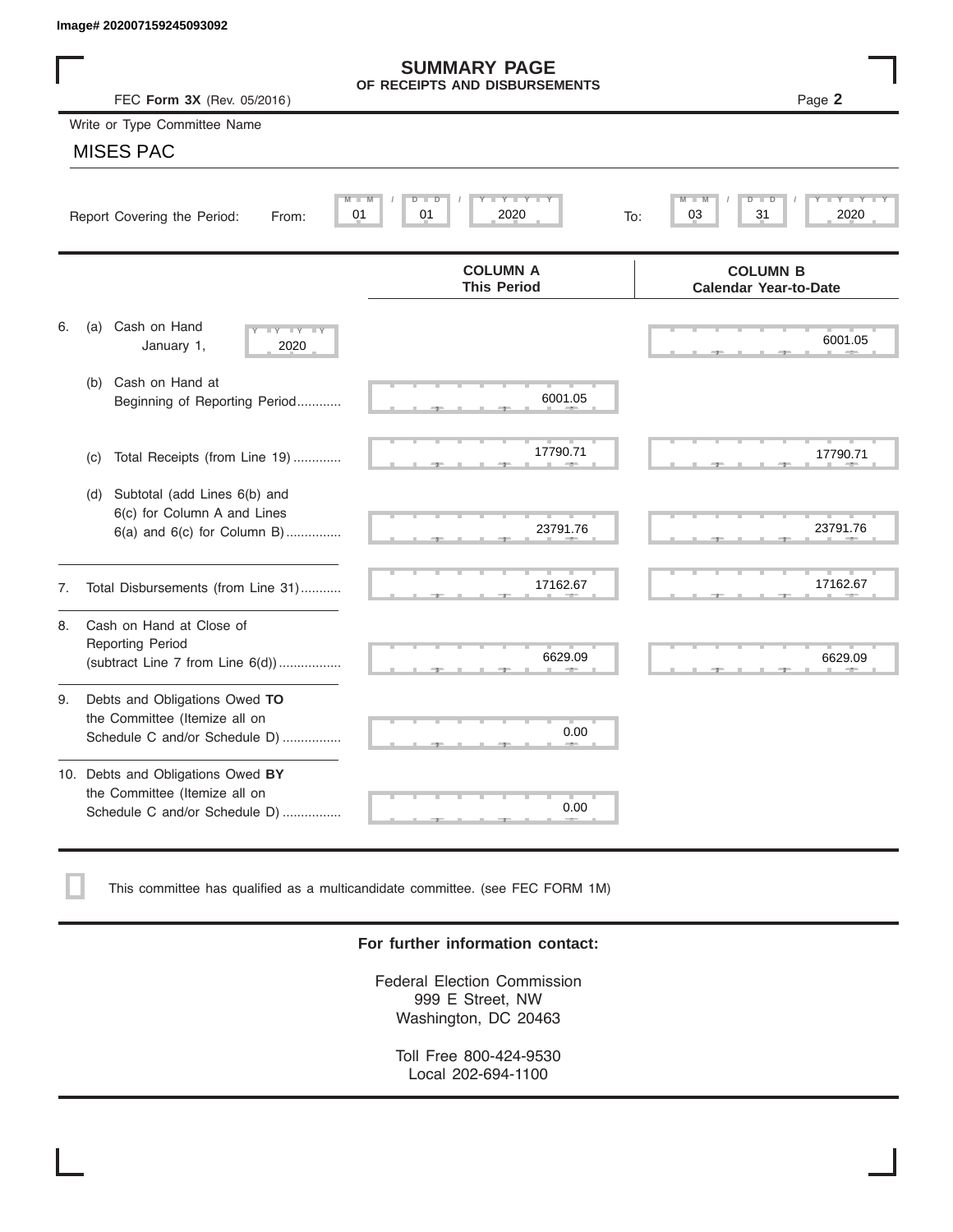# **DETAILED SUMMARY PAGE**

### MISES PAC

|                                                       | <b>DETAILED SUMMARY PAGE</b>                  |                                                             |
|-------------------------------------------------------|-----------------------------------------------|-------------------------------------------------------------|
| FEC Form 3X (Rev. 05/2016)                            | of Receipts                                   | Page 3                                                      |
| Write or Type Committee Name                          |                                               |                                                             |
| <b>MISES PAC</b>                                      |                                               |                                                             |
|                                                       |                                               |                                                             |
| $M$ $M$<br>01<br>Report Covering the Period:<br>From: | <b>LYLYLY</b><br>$D$ $D$<br>01<br>2020<br>To: | $T - Y$ $T - Y$ $T - Y$<br>M<br>$D$ $D$<br>03<br>31<br>2020 |
| I. Receipts                                           | <b>COLUMN A</b><br><b>Total This Period</b>   | <b>COLUMN B</b><br><b>Calendar Year-to-Date</b>             |
| 11. Contributions (other than loans) From:            |                                               |                                                             |
| Individuals/Persons Other<br>(a)                      |                                               |                                                             |
| <b>Than Political Committees</b>                      | 5121.61                                       | 5121.61                                                     |
| (i) Itemized (use Schedule A)                         |                                               |                                                             |
|                                                       | 12669.10                                      | 12669.10                                                    |
| (iii) TOTAL (add                                      |                                               |                                                             |
| Lines 11(a)(i) and (ii)▶                              | 17790.71                                      | 17790.71                                                    |
|                                                       |                                               |                                                             |
| Political Party Committees<br>(b)                     | 0.00                                          | 0.00                                                        |
| <b>Other Political Committees</b><br>(C)              | 0.00                                          | 0.00                                                        |
| Total Contributions (add Lines<br>(d)                 |                                               |                                                             |
| $11(a)(iii)$ , (b), and (c)) (Carry                   |                                               |                                                             |
| Totals to Line 33, page 5) ▶                          | 17790.71                                      | 17790.71                                                    |
| 12. Transfers From Affiliated/Other                   |                                               |                                                             |
|                                                       | 0.00                                          | 0.00                                                        |
|                                                       | 0.00                                          | 0.00                                                        |
|                                                       |                                               |                                                             |
| 14. Loan Repayments Received                          | 0.00                                          | 0.00                                                        |
| 15. Offsets To Operating Expenditures                 |                                               |                                                             |
| (Refunds, Rebates, etc.)                              |                                               |                                                             |
| (Carry Totals to Line 37, page 5)                     | 0.00                                          | 0.00                                                        |
| 16. Refunds of Contributions Made                     |                                               |                                                             |
| to Federal Candidates and Other                       |                                               |                                                             |
| Political Committees<br>17. Other Federal Receipts    | 0.00                                          | 0.00                                                        |
|                                                       | 0.00                                          | 0.00                                                        |
| 18. Transfers from Non-Federal and Levin Funds        |                                               |                                                             |
| (a) Non-Federal Account                               |                                               |                                                             |
|                                                       | 0.00                                          | 0.00                                                        |
|                                                       |                                               |                                                             |
| (b) Levin Funds (from Schedule H5)                    | 0.00                                          | 0.00                                                        |
|                                                       |                                               |                                                             |
| (c) Total Transfers (add $18(a)$ and $18(b)$ )        | 0.00                                          | 0.00                                                        |
| 19. Total Receipts (add Lines 11(d),                  |                                               |                                                             |
| 12, 13, 14, 15, 16, 17, and 18(c))                    | 17790.71                                      | 17790.71                                                    |
| 20. Total Federal Receipts                            |                                               |                                                             |
| (subtract Line 18(c) from Line 19) ▶                  | 17790.71                                      | 17790.71                                                    |
|                                                       |                                               |                                                             |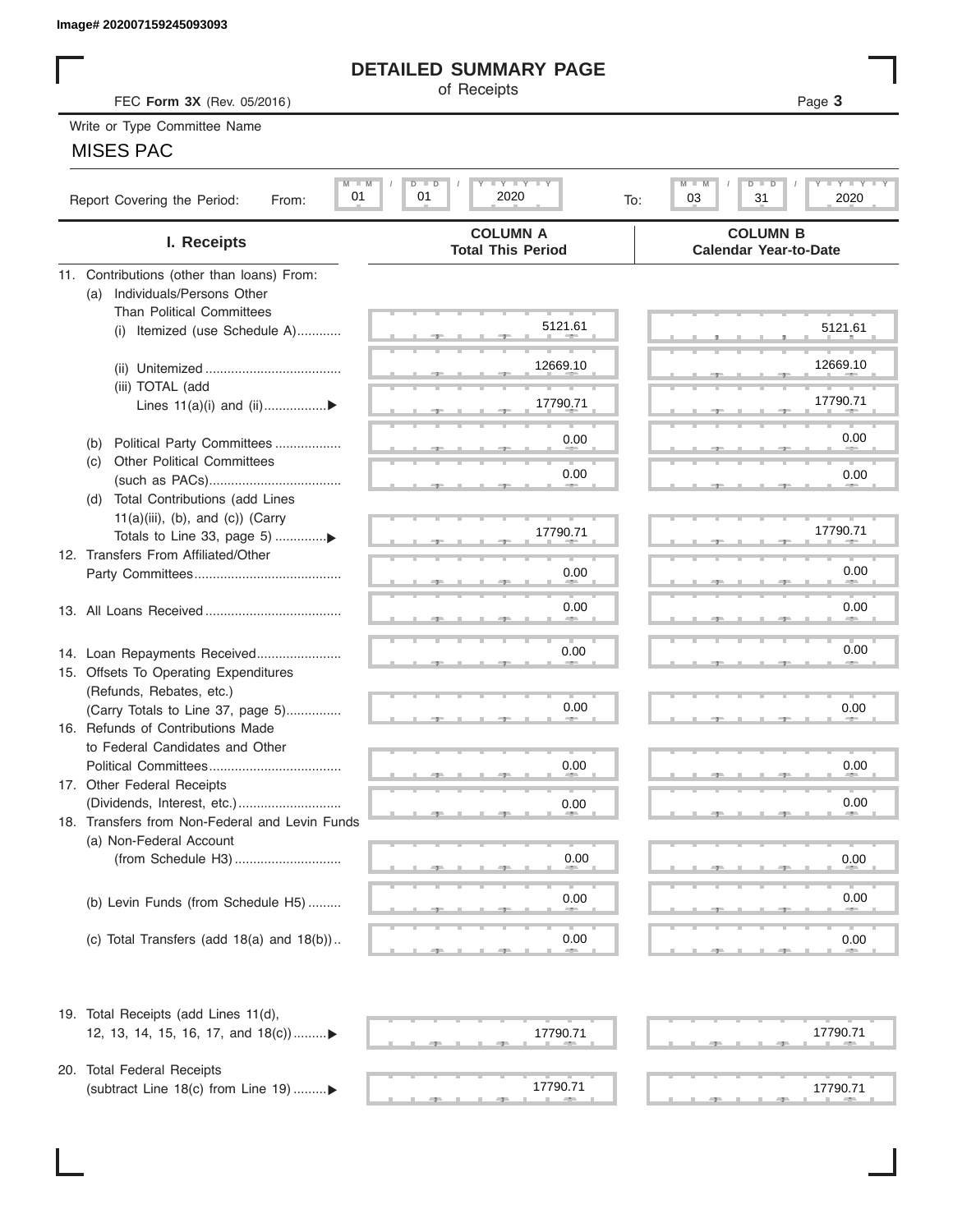I

# **DETAILED SUMMARY PAGE**

of Disbursements

| <b>II. Disbursements</b>                                                                                               | <b>COLUMN A</b>          | <b>COLUMN B</b>                          |
|------------------------------------------------------------------------------------------------------------------------|--------------------------|------------------------------------------|
|                                                                                                                        | <b>Total This Period</b> | <b>Calendar Year-to-Date</b>             |
| 21. Operating Expenditures:<br>(a) Allocated Federal/Non-Federal<br>Activity (from Schedule H4)                        |                          |                                          |
| Federal Share<br>(i)                                                                                                   | 0.00                     | 0.00                                     |
| Non-Federal Share<br>(ii)                                                                                              | 0.00                     | 0.00                                     |
| Other Federal Operating<br>(b)                                                                                         | 15912.67                 | 15912.67                                 |
| (c) Total Operating Expenditures<br>(add 21(a)(i), (a)(ii), and (b))                                                   | 15912.67                 | 15912.67                                 |
| 22. Transfers to Affiliated/Other Party                                                                                | 0.00                     | 0.00                                     |
| 23. Contributions to<br>Federal Candidates/Committees<br>and Other Political Committees                                | 0.00                     | <b>All Andrew</b><br>0.00<br><b>AREA</b> |
| 24. Independent Expenditures                                                                                           | 0.00                     | 0.00                                     |
| 25. Coordinated Party Expenditures<br>$(52 \text{ U.S.C. }$ § 30116(d))                                                | 0.00                     |                                          |
|                                                                                                                        |                          | 0.00                                     |
| 26. Loan Repayments Made                                                                                               | 0.00                     | 0.00                                     |
| 28. Refunds of Contributions To:<br>(a) Individuals/Persons Other                                                      | 0.00                     | 0.00                                     |
| Than Political Committees                                                                                              | 0.00                     | 0.00                                     |
| Political Party Committees<br>(b)<br><b>Other Political Committees</b><br>(C)                                          | 0.00                     | 0.00                                     |
|                                                                                                                        | 0.00                     | 0.00                                     |
| <b>Total Contribution Refunds</b><br>(d)<br>(add Lines 28(a), (b), and (c))                                            | 0.00                     | 0.00                                     |
| 29. Other Disbursements (Including                                                                                     | 1250.00                  | 1250.00                                  |
| 30. Federal Election Activity (52 U.S.C. § 30101(20))<br>(a) Allocated Federal Election Activity<br>(from Schedule H6) |                          |                                          |
| (i) Federal Share                                                                                                      | 0.00                     | 0.00                                     |
| Federal Election Activity Paid<br>(b)                                                                                  | 0.00                     | 0.00                                     |
| Entirely With Federal Funds                                                                                            | 0.00                     | 0.00                                     |
| Total Federal Election Activity (add<br>(C)<br>Lines $30(a)(i)$ , $30(a)(ii)$ and $30(b))$                             | 0.00                     | 0.00                                     |
| 31. Total Disbursements (add Lines 21(c), 22,                                                                          |                          |                                          |
| 23, 24, 25, 26, 27, 28(d), 29 and 30(c))                                                                               | 17162.67                 | 17162.67                                 |
| 32. Total Federal Disbursements<br>(subtract Line 21(a)(ii) and Line 30(a)(ii)                                         |                          |                                          |
|                                                                                                                        | 17162.67                 | 17162.67                                 |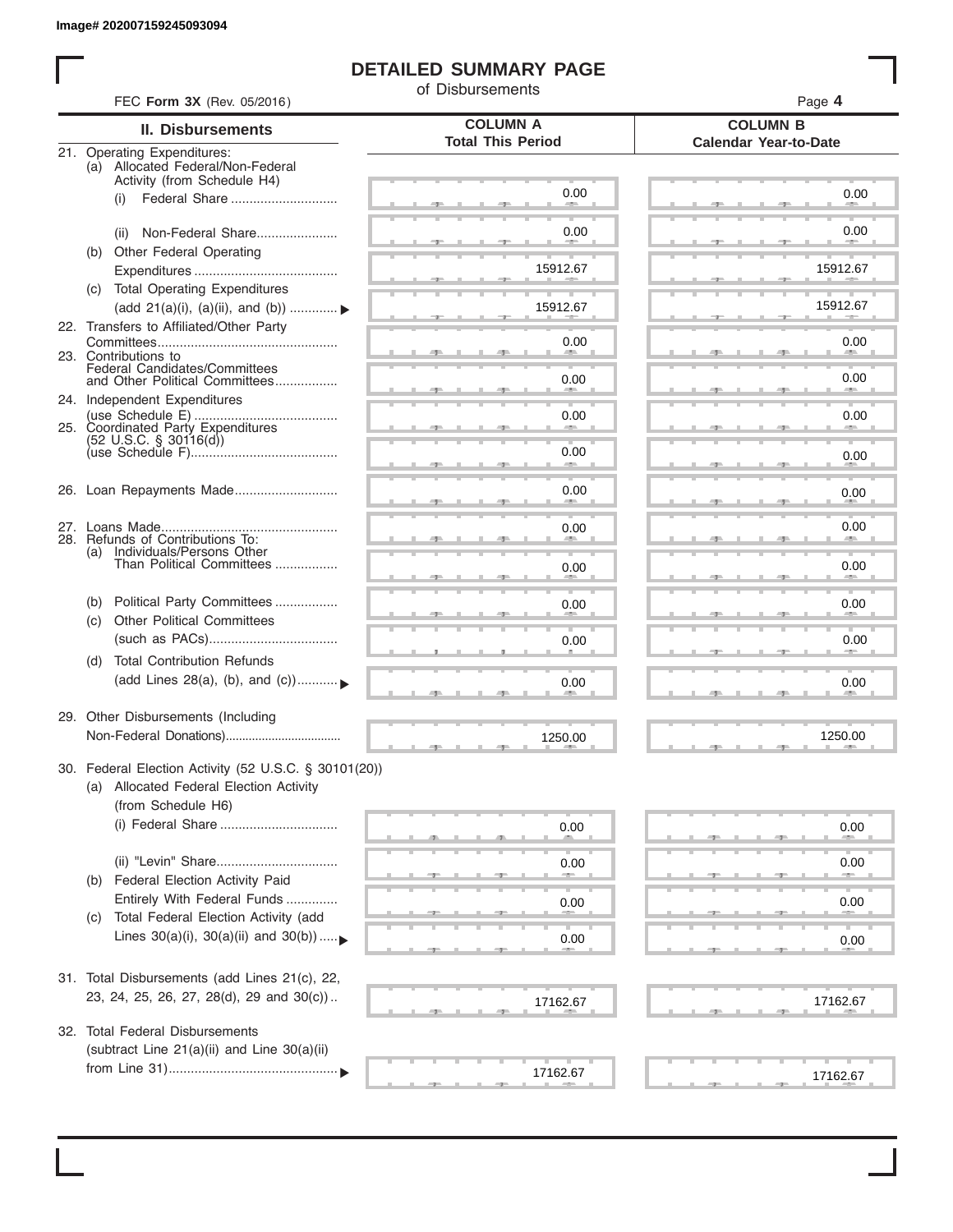ı

### **DETAILED SUMMARY PAGE**

of Disbursements

| FEC Form 3X (Rev. 05/2016)                                                     | u Dishingingi                               | Page 5                                          |
|--------------------------------------------------------------------------------|---------------------------------------------|-------------------------------------------------|
| III. Net Contributions/<br><b>Operating Expenditures</b>                       | <b>COLUMN A</b><br><b>Total This Period</b> | <b>COLUMN B</b><br><b>Calendar Year-to-Date</b> |
| 33. Total Contributions (other than loans)                                     | 17790.71                                    | 17790.71                                        |
| 34. Total Contribution Refunds                                                 | 0.00                                        | 0.00                                            |
| 35. Net Contributions (other than loans)<br>(subtract Line 34 from Line 33)    | 17790.71                                    | 17790.71                                        |
| 36. Total Federal Operating Expenditures<br>(add Line 21(a)(i) and Line 21(b)) | 15912.67                                    | 15912.67                                        |
| 37. Offsets to Operating Expenditures                                          | 0.00                                        | 0.00                                            |
| 38. Net Operating Expenditures                                                 | 15912.67<br>$-7-$                           | 15912.67                                        |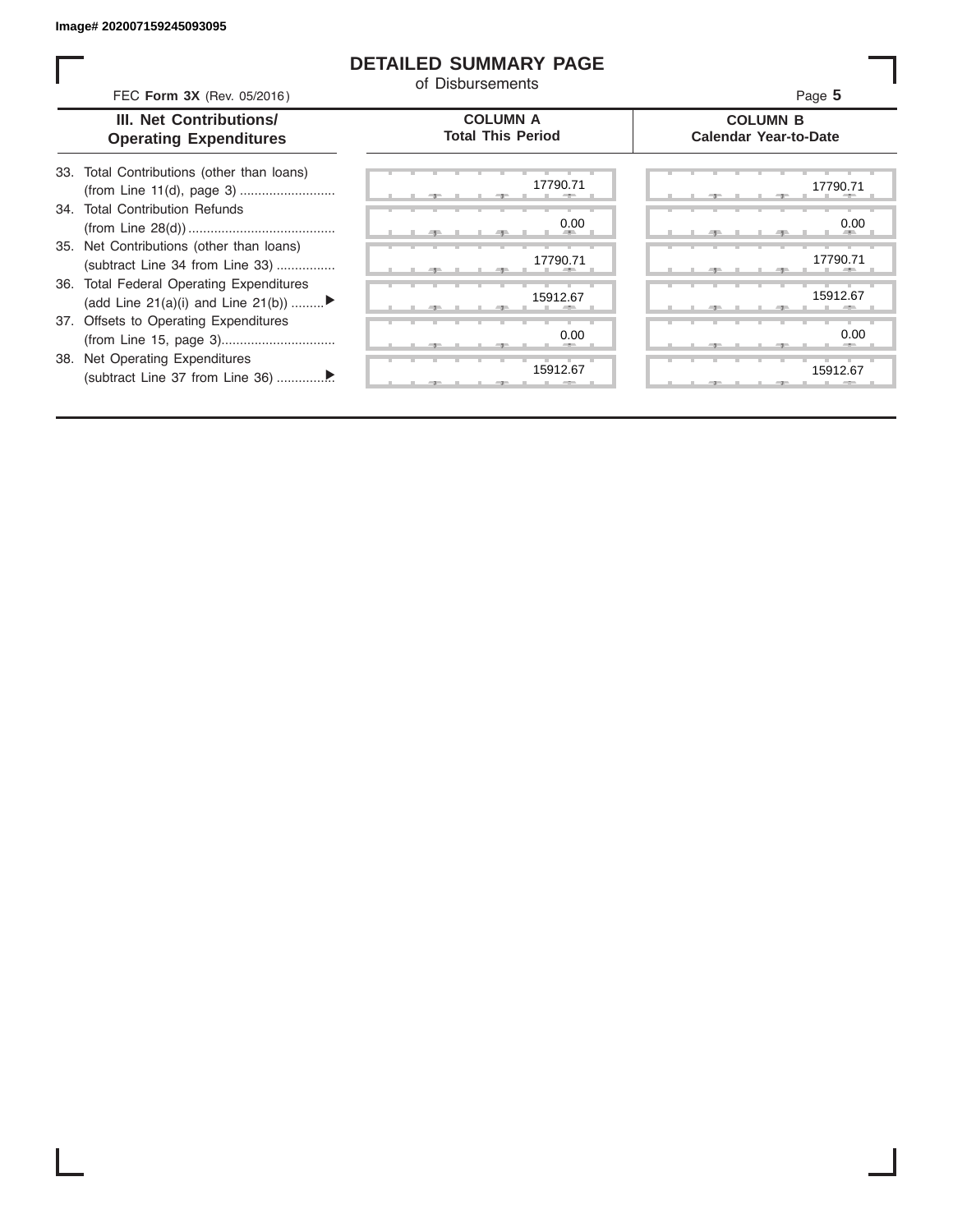|                          | <b>SCHEDULE A (FEC Form 3X)</b> |
|--------------------------|---------------------------------|
| <b>ITEMIZED RECEIPTS</b> |                                 |

Use separate schedule(s)<br>for each category of the

FOR LINE NUMBER:<br>(check only one)

PAGE 6 OF 13

|                                                                                                                                                                                                                                                                                         |             | babii balogoiy<br>Detailed Summary Page                             | x                           | 11a             |  | 11 <sub>b</sub> |    | 11c                         | 12                                 |    |  |  |
|-----------------------------------------------------------------------------------------------------------------------------------------------------------------------------------------------------------------------------------------------------------------------------------------|-------------|---------------------------------------------------------------------|-----------------------------|-----------------|--|-----------------|----|-----------------------------|------------------------------------|----|--|--|
|                                                                                                                                                                                                                                                                                         |             |                                                                     |                             | 13              |  | 14              |    | 15                          | 16                                 | 17 |  |  |
| Any information copied from such Reports and Statements may not be sold or used by any person for the purpose of soliciting contributions<br>or for commercial purposes, other than using the name and address of any political committee to solicit contributions from such committee. |             |                                                                     |                             |                 |  |                 |    |                             |                                    |    |  |  |
| NAME OF COMMITTEE (In Full)                                                                                                                                                                                                                                                             |             |                                                                     |                             |                 |  |                 |    |                             |                                    |    |  |  |
| <b>MISES PAC</b>                                                                                                                                                                                                                                                                        |             |                                                                     |                             |                 |  |                 |    |                             |                                    |    |  |  |
| Full Name of Individual (Last, First, Middle Initial) or Full Organization Name<br>Allison, Harvey, , ,<br>А.                                                                                                                                                                           |             |                                                                     |                             | Date of Receipt |  |                 |    |                             |                                    |    |  |  |
| Mailing Address 1521 2nd Avenue, Unit 3100                                                                                                                                                                                                                                              |             |                                                                     |                             | $M - M$<br>03   |  | $D$ $D$         | 01 |                             | 2020                               |    |  |  |
| City                                                                                                                                                                                                                                                                                    | State       | Zip Code                                                            | Transaction ID: SA11AI.4106 |                 |  |                 |    |                             |                                    |    |  |  |
| Seattle                                                                                                                                                                                                                                                                                 | <b>WA</b>   | 98101                                                               |                             |                 |  |                 |    |                             | Amount of Each Receipt this Period |    |  |  |
| FEC ID number of contributing<br>federal political committee.                                                                                                                                                                                                                           | С           |                                                                     |                             |                 |  |                 |    |                             | 1164.30                            |    |  |  |
| Name of Employer (for Individual)<br><b>VUMC</b>                                                                                                                                                                                                                                        |             | Occupation (for Individual)<br><b>Oncology Research Coordinator</b> |                             |                 |  | Memo Item       |    |                             |                                    |    |  |  |
| Receipt For:                                                                                                                                                                                                                                                                            |             | Aggregate Year-to-Date ▼                                            |                             |                 |  |                 |    |                             |                                    |    |  |  |
| Primary<br>General<br>Other (specify) $\blacktriangledown$                                                                                                                                                                                                                              |             | 1164.30                                                             |                             |                 |  |                 |    |                             |                                    |    |  |  |
| Full Name of Individual (Last, First, Middle Initial) or Full Organization Name<br><b>B.</b> Beeman, Michael,,,                                                                                                                                                                         |             |                                                                     |                             | Date of Receipt |  |                 |    |                             |                                    |    |  |  |
| Mailing Address 3774 E 600 Road                                                                                                                                                                                                                                                         |             |                                                                     |                             | $M - M$<br>02   |  | $D$ $D$         | 29 |                             | $Y = Y - I$<br>2020                |    |  |  |
| City                                                                                                                                                                                                                                                                                    | State       | Zip Code                                                            |                             |                 |  |                 |    | Transaction ID: SA11AI.4117 |                                    |    |  |  |
| Casey                                                                                                                                                                                                                                                                                   | IL          | 62420                                                               |                             |                 |  |                 |    |                             | Amount of Each Receipt this Period |    |  |  |
| FEC ID number of contributing<br>federal political committee.                                                                                                                                                                                                                           | С           |                                                                     |                             |                 |  |                 |    |                             | 262.20                             |    |  |  |
| Name of Employer (for Individual)<br><b>Prairie Grass Properties</b>                                                                                                                                                                                                                    |             | Occupation (for Individual)<br>Real Estate Investor                 |                             |                 |  | Memo Item       |    |                             |                                    |    |  |  |
| Receipt For:                                                                                                                                                                                                                                                                            |             | Aggregate Year-to-Date ▼                                            |                             |                 |  |                 |    |                             |                                    |    |  |  |
| Primary<br>General<br>Other (specify) $\blacktriangledown$                                                                                                                                                                                                                              |             | 262.20                                                              |                             |                 |  |                 |    |                             |                                    |    |  |  |
| Full Name of Individual (Last, First, Middle Initial) or Full Organization Name<br>$c.$ Gruber, Christian, , ,                                                                                                                                                                          |             |                                                                     |                             | Date of Receipt |  |                 |    |                             |                                    |    |  |  |
| Mailing Address 331 Forest Park Court                                                                                                                                                                                                                                                   |             |                                                                     |                             | $M - M$<br>03   |  | $D$ $D$         | 17 |                             | $Y - Y - Y - Y + Y$<br>2020        |    |  |  |
| City<br>Pacifica                                                                                                                                                                                                                                                                        | State<br>CA | Zip Code<br>94044                                                   |                             |                 |  |                 |    | Transaction ID: SA11AI.4102 |                                    |    |  |  |
|                                                                                                                                                                                                                                                                                         |             |                                                                     |                             |                 |  |                 |    |                             | Amount of Each Receipt this Period |    |  |  |
| FEC ID number of contributing<br>federal political committee.                                                                                                                                                                                                                           | С           |                                                                     |                             |                 |  |                 |    |                             | 300.00                             |    |  |  |
| Name of Employer (for Individual)                                                                                                                                                                                                                                                       |             | Occupation (for Individual)                                         |                             |                 |  | Memo Item       |    |                             |                                    |    |  |  |
| Square Inc                                                                                                                                                                                                                                                                              |             | Software Engineer                                                   |                             |                 |  |                 |    |                             |                                    |    |  |  |
| Receipt For:                                                                                                                                                                                                                                                                            |             | Aggregate Year-to-Date ▼                                            |                             |                 |  |                 |    |                             |                                    |    |  |  |
| Primary<br>General<br>Other (specify)                                                                                                                                                                                                                                                   |             | 300.00                                                              |                             |                 |  |                 |    |                             |                                    |    |  |  |
|                                                                                                                                                                                                                                                                                         |             |                                                                     |                             |                 |  |                 |    |                             | 1726.50                            |    |  |  |
|                                                                                                                                                                                                                                                                                         |             |                                                                     |                             |                 |  |                 |    |                             | $-1$                               |    |  |  |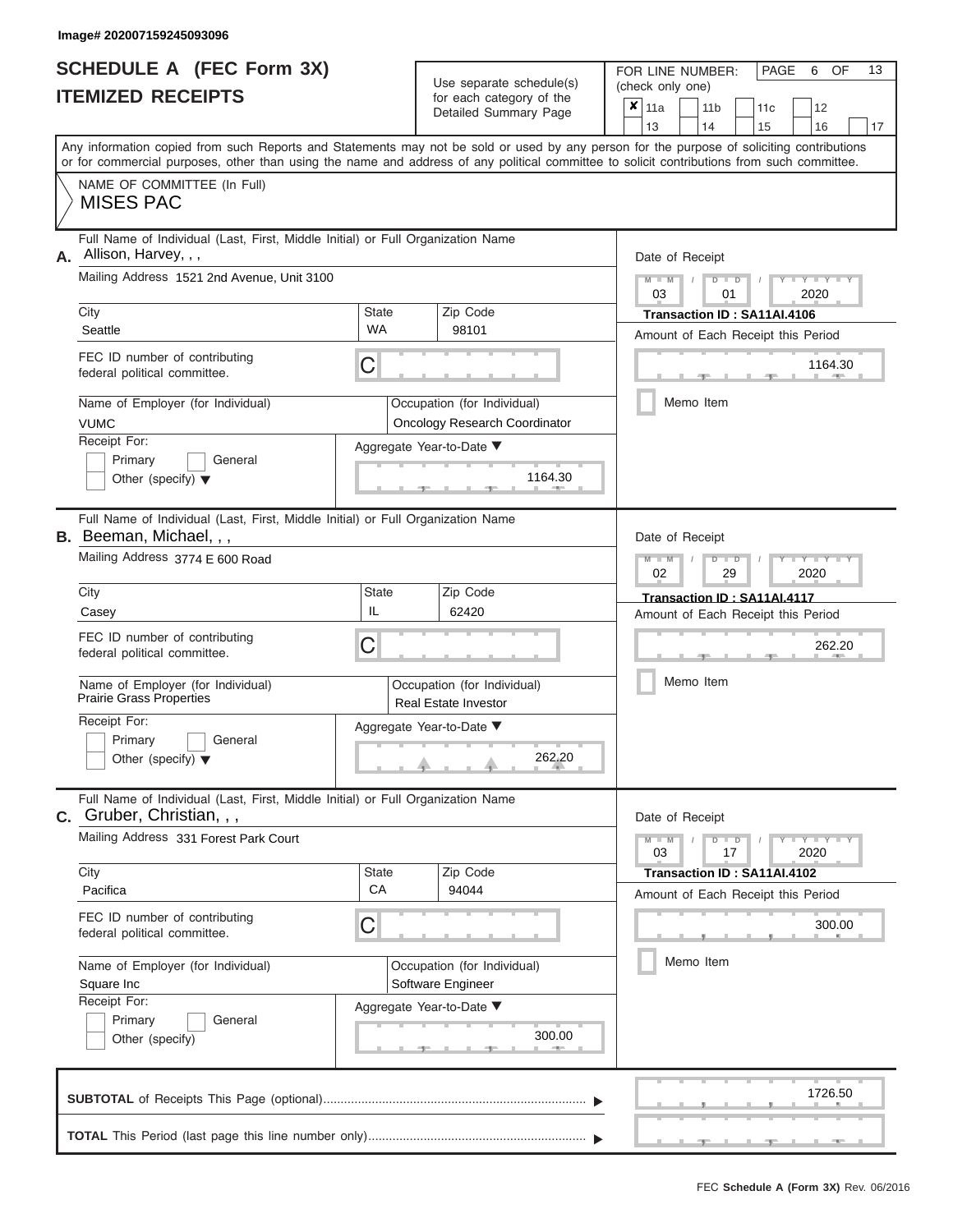|                          | <b>SCHEDULE A (FEC Form 3X)</b> |
|--------------------------|---------------------------------|
| <b>ITEMIZED RECEIPTS</b> |                                 |

Use separate schedule(s)<br>for each category of the

FOR LINE NUMBER:<br>(check only one)

PAGE 7 OF 13

| <b>ITEMIZED RECEIPTS</b>                                                                                                                                                                                                                                                                                                                                                                         | for each category of the<br>Detailed Summary Page                                                                                                                          | $\boldsymbol{x}$<br>11a<br>11 <sub>b</sub><br>11c<br>12<br>13<br>14<br>15<br>16<br>17                                                                                              |
|--------------------------------------------------------------------------------------------------------------------------------------------------------------------------------------------------------------------------------------------------------------------------------------------------------------------------------------------------------------------------------------------------|----------------------------------------------------------------------------------------------------------------------------------------------------------------------------|------------------------------------------------------------------------------------------------------------------------------------------------------------------------------------|
| Any information copied from such Reports and Statements may not be sold or used by any person for the purpose of soliciting contributions<br>or for commercial purposes, other than using the name and address of any political committee to solicit contributions from such committee.                                                                                                          |                                                                                                                                                                            |                                                                                                                                                                                    |
| NAME OF COMMITTEE (In Full)<br><b>MISES PAC</b>                                                                                                                                                                                                                                                                                                                                                  |                                                                                                                                                                            |                                                                                                                                                                                    |
| Full Name of Individual (Last, First, Middle Initial) or Full Organization Name<br>Haseloff, Robert, , ,<br>А.<br>Mailing Address 3067 View Ridge Drive<br>City<br>Spring Branch<br>FEC ID number of contributing<br>federal political committee.                                                                                                                                                | Zip Code<br><b>State</b><br><b>TX</b><br>78070<br>С                                                                                                                        | Date of Receipt<br>$M - M$<br>$D$ $D$<br>$T - Y = Y$<br>02<br>20<br>2020<br>Transaction ID: SA11AI.4121<br>Amount of Each Receipt this Period<br>339.30                            |
| Name of Employer (for Individual)<br>US Navy<br>Receipt For:<br>Primary<br>General<br>Other (specify) $\blacktriangledown$                                                                                                                                                                                                                                                                       | Occupation (for Individual)<br><b>USAA Agent</b><br>Aggregate Year-to-Date ▼<br>339.30                                                                                     | Memo Item                                                                                                                                                                          |
| Full Name of Individual (Last, First, Middle Initial) or Full Organization Name<br><b>B.</b> Hautsch, Don, , ,<br>Mailing Address 20904 Shakespeare Drive<br>City<br>Germantown<br>FEC ID number of contributing<br>federal political committee.<br>Name of Employer (for Individual)<br>Self Employed<br>Receipt For:<br>Primary<br>General                                                     | Zip Code<br>State<br><b>MD</b><br>20876<br>С<br>Occupation (for Individual)<br><b>Financial Consulting</b><br>Aggregate Year-to-Date ▼                                     | Date of Receipt<br>$T - Y = T - Y = T$<br>$M -$<br>$\blacksquare$<br>01<br>2020<br>15<br>Transaction ID: SA11AI.4104<br>Amount of Each Receipt this Period<br>1200.00<br>Memo Item |
| Other (specify) $\blacktriangledown$<br>Full Name of Individual (Last, First, Middle Initial) or Full Organization Name<br>C. Ingalls, Benjamin, , ,<br>Mailing Address 132 Ingalls Pond road<br>City<br>Milford<br>FEC ID number of contributing<br>federal political committee.<br>Name of Employer (for Individual)<br>Self Employed<br>Receipt For:<br>Primary<br>General<br>Other (specify) | 1200.00<br>Zip Code<br>State<br>NY<br>13807<br>С<br>Occupation (for Individual)<br><b>Building Contractor</b><br>Aggregate Year-to-Date ▼<br>314.36<br><b>STEP</b><br>$-1$ | Date of Receipt<br>$M - M$<br>$D$ $D$<br>$Y - Y - I$<br>03<br>12<br>2020<br>Transaction ID: SA11AI.4100<br>Amount of Each Receipt this Period<br>314.36<br>Memo Item               |
|                                                                                                                                                                                                                                                                                                                                                                                                  |                                                                                                                                                                            | 1853.66<br>$-1$                                                                                                                                                                    |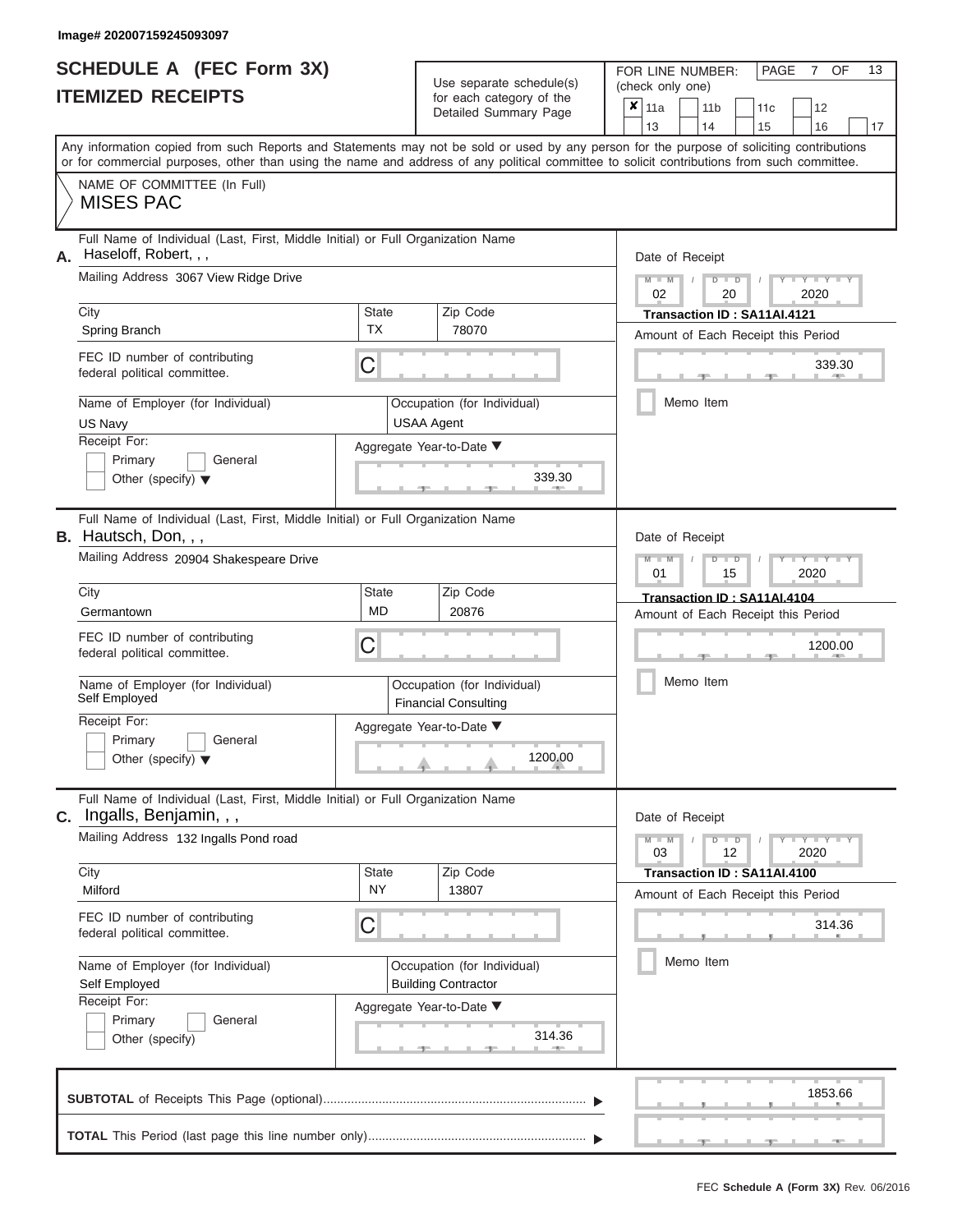|                          | <b>SCHEDULE A (FEC Form 3X)</b> |
|--------------------------|---------------------------------|
| <b>ITEMIZED RECEIPTS</b> |                                 |

Use separate schedule(s) (check only one)<br>for each category of the  $\begin{array}{|c|c|c|c|c|}\n\hline\n\text{Initial Summary goes} & & \text{with } & \text{with } & \text{with } & \text{with } & \text{with } & \text{with } & \text{with } & \text{with } & \text{with } & \text{with } & \text{with } & \text{with } & \text{with } & \text{with } & \text{with } & \text{with } & \text{with } & \text{with } & \text{with } & \text{with } & \text$ 

FOR LINE NUMBER:

 $\overline{\phantom{0}}$ 

PAGE 8 OF 13

 $\overline{\phantom{0}}$ 

|                                                 |                                                                                                                                                                                                                                                                                         |                                                    | Detailed Summary Page                                  |                 | $x_{\parallel 11a}$<br>13                         |           | 11 <sub>b</sub><br>14              |                                         | 11c<br>15                          |      | 12<br>16         | 17 |  |  |  |
|-------------------------------------------------|-----------------------------------------------------------------------------------------------------------------------------------------------------------------------------------------------------------------------------------------------------------------------------------------|----------------------------------------------------|--------------------------------------------------------|-----------------|---------------------------------------------------|-----------|------------------------------------|-----------------------------------------|------------------------------------|------|------------------|----|--|--|--|
|                                                 | Any information copied from such Reports and Statements may not be sold or used by any person for the purpose of soliciting contributions<br>or for commercial purposes, other than using the name and address of any political committee to solicit contributions from such committee. |                                                    |                                                        |                 |                                                   |           |                                    |                                         |                                    |      |                  |    |  |  |  |
|                                                 | NAME OF COMMITTEE (In Full)<br><b>MISES PAC</b>                                                                                                                                                                                                                                         |                                                    |                                                        |                 |                                                   |           |                                    |                                         |                                    |      |                  |    |  |  |  |
|                                                 | Full Name of Individual (Last, First, Middle Initial) or Full Organization Name<br>A. O'se, Kieran, , ,                                                                                                                                                                                 |                                                    |                                                        | Date of Receipt |                                                   |           |                                    |                                         |                                    |      |                  |    |  |  |  |
|                                                 | Mailing Address 1100 SE 4th Avenue                                                                                                                                                                                                                                                      |                                                    |                                                        |                 | $D$ $D$<br>2020<br>01<br>09                       |           |                                    |                                         |                                    |      |                  |    |  |  |  |
|                                                 | City<br>Deerfield Beach                                                                                                                                                                                                                                                                 | <b>State</b><br>FL                                 | Zip Code                                               |                 |                                                   |           |                                    |                                         | Transaction ID: SA11AI.4108        |      |                  |    |  |  |  |
|                                                 |                                                                                                                                                                                                                                                                                         |                                                    | 33441                                                  |                 |                                                   |           |                                    |                                         | Amount of Each Receipt this Period |      |                  |    |  |  |  |
|                                                 | FEC ID number of contributing<br>federal political committee.                                                                                                                                                                                                                           | С                                                  |                                                        |                 |                                                   |           |                                    |                                         |                                    |      | 204.00           |    |  |  |  |
|                                                 | Name of Employer (for Individual)<br>The Mad Statist                                                                                                                                                                                                                                    |                                                    | Occupation (for Individual)<br><b>Graphic Designer</b> |                 |                                                   | Memo Item |                                    |                                         |                                    |      |                  |    |  |  |  |
|                                                 | Receipt For:                                                                                                                                                                                                                                                                            |                                                    | Aggregate Year-to-Date ▼                               |                 |                                                   |           |                                    |                                         |                                    |      |                  |    |  |  |  |
|                                                 | Primary<br>General<br>Other (specify) $\blacktriangledown$                                                                                                                                                                                                                              |                                                    | 204.00                                                 |                 |                                                   |           |                                    |                                         |                                    |      |                  |    |  |  |  |
|                                                 | Full Name of Individual (Last, First, Middle Initial) or Full Organization Name<br><b>B.</b> Scott, Thomas, , ,                                                                                                                                                                         |                                                    |                                                        |                 | Date of Receipt                                   |           |                                    |                                         |                                    |      |                  |    |  |  |  |
|                                                 | Mailing Address 1418 Vine Street, Apt 12                                                                                                                                                                                                                                                |                                                    |                                                        |                 | $Y - Y$<br>$M - M$<br>$D$ $D$<br>2020<br>02<br>20 |           |                                    |                                         |                                    |      |                  |    |  |  |  |
|                                                 | City                                                                                                                                                                                                                                                                                    | <b>State</b><br>Zip Code                           |                                                        |                 |                                                   |           | Transaction ID: SA11AI.4123        |                                         |                                    |      |                  |    |  |  |  |
|                                                 | Lansing                                                                                                                                                                                                                                                                                 | MI<br>48912                                        |                                                        |                 |                                                   |           | Amount of Each Receipt this Period |                                         |                                    |      |                  |    |  |  |  |
|                                                 | FEC ID number of contributing<br>federal political committee.                                                                                                                                                                                                                           | С                                                  |                                                        |                 |                                                   |           |                                    |                                         |                                    |      | 800.00           |    |  |  |  |
|                                                 | Name of Employer (for Individual)<br>AF Group                                                                                                                                                                                                                                           | Actuary                                            | Occupation (for Individual)                            |                 | Memo Item                                         |           |                                    |                                         |                                    |      |                  |    |  |  |  |
|                                                 | Receipt For:                                                                                                                                                                                                                                                                            |                                                    | Aggregate Year-to-Date ▼                               |                 |                                                   |           |                                    |                                         |                                    |      |                  |    |  |  |  |
|                                                 | Primary<br>General<br>Other (specify) $\blacktriangledown$                                                                                                                                                                                                                              |                                                    | 800.00                                                 |                 |                                                   |           |                                    |                                         |                                    |      |                  |    |  |  |  |
|                                                 | Full Name of Individual (Last, First, Middle Initial) or Full Organization Name                                                                                                                                                                                                         |                                                    |                                                        |                 |                                                   |           |                                    |                                         |                                    |      |                  |    |  |  |  |
|                                                 | C. Walker, Mark, , ,<br>Mailing Address 4048 Eagle Ridge Court                                                                                                                                                                                                                          |                                                    |                                                        |                 | Date of Receipt<br>$M - M$<br>02                  |           |                                    | $\overline{\mathsf{D}}$<br>$\Box$<br>14 |                                    | 2020 | $-Y - Y - Y - Y$ |    |  |  |  |
|                                                 | City                                                                                                                                                                                                                                                                                    | <b>State</b>                                       | Zip Code                                               |                 |                                                   |           |                                    |                                         | Transaction ID: SA11AI.4115        |      |                  |    |  |  |  |
|                                                 | Birmingham                                                                                                                                                                                                                                                                              | AL                                                 | 35242                                                  |                 |                                                   |           |                                    |                                         | Amount of Each Receipt this Period |      |                  |    |  |  |  |
|                                                 | FEC ID number of contributing<br>C<br>federal political committee.                                                                                                                                                                                                                      |                                                    |                                                        |                 |                                                   |           | 237.45                             |                                         |                                    |      |                  |    |  |  |  |
|                                                 | Name of Employer (for Individual)<br><b>McLane Food Services</b>                                                                                                                                                                                                                        | Occupation (for Individual)<br><b>Truck Driver</b> |                                                        |                 |                                                   |           | Memo Item                          |                                         |                                    |      |                  |    |  |  |  |
|                                                 | Receipt For:                                                                                                                                                                                                                                                                            | Aggregate Year-to-Date ▼                           |                                                        |                 |                                                   |           |                                    |                                         |                                    |      |                  |    |  |  |  |
| Primary<br>General<br>237.45<br>Other (specify) |                                                                                                                                                                                                                                                                                         |                                                    |                                                        |                 |                                                   |           |                                    |                                         |                                    |      |                  |    |  |  |  |
|                                                 |                                                                                                                                                                                                                                                                                         |                                                    |                                                        |                 |                                                   |           |                                    |                                         |                                    |      | 1241.45          |    |  |  |  |
|                                                 |                                                                                                                                                                                                                                                                                         |                                                    |                                                        |                 |                                                   |           |                                    |                                         |                                    |      |                  |    |  |  |  |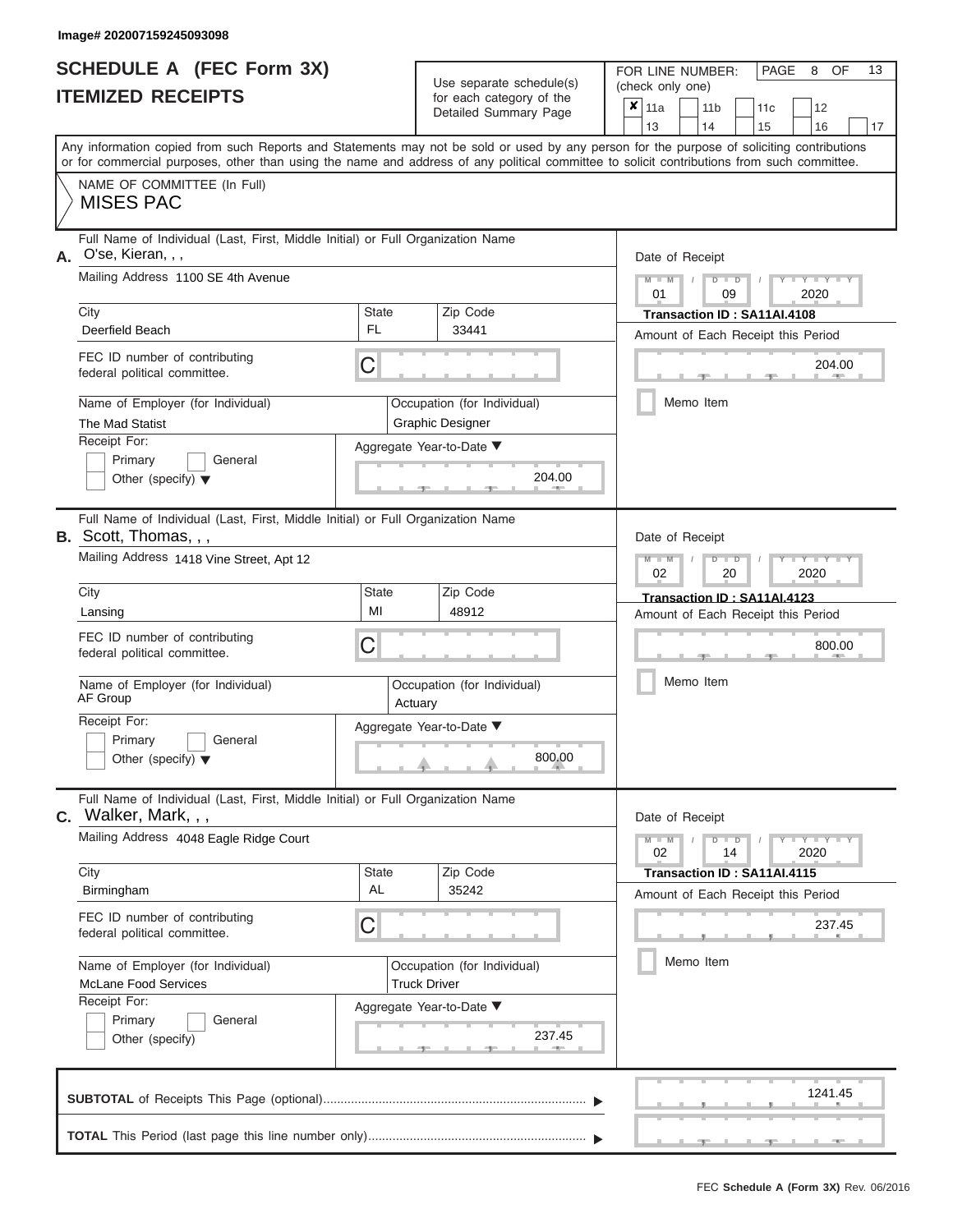#### **Image# 202007159245093099**

| <b>SCHEDULE A (FEC Form 3X)</b> |  |
|---------------------------------|--|
| <b>ITEMIZED RECEIPTS</b>        |  |

Use separate schedule(s)<br>for each category of the

FOR LINE NUMBER: PAGE<br>
(check only one)

9 OF 13

|    | IILMILLU I\LVLII IV                                                                                                                                                                                                                                                                     |                                    | ivi cavii valcyviy vi liic<br>Detailed Summary Page     | ×                     | 11a<br>13                                                         |           | 14        | 11 <sub>b</sub>                        | 11c      | 12                                 |         |    |  |  |  |  |  |  |
|----|-----------------------------------------------------------------------------------------------------------------------------------------------------------------------------------------------------------------------------------------------------------------------------------------|------------------------------------|---------------------------------------------------------|-----------------------|-------------------------------------------------------------------|-----------|-----------|----------------------------------------|----------|------------------------------------|---------|----|--|--|--|--|--|--|
|    | Any information copied from such Reports and Statements may not be sold or used by any person for the purpose of soliciting contributions<br>or for commercial purposes, other than using the name and address of any political committee to solicit contributions from such committee. |                                    |                                                         |                       |                                                                   |           |           |                                        | 15       | 16                                 |         | 17 |  |  |  |  |  |  |
|    | NAME OF COMMITTEE (In Full)<br><b>MISES PAC</b>                                                                                                                                                                                                                                         |                                    |                                                         |                       |                                                                   |           |           |                                        |          |                                    |         |    |  |  |  |  |  |  |
| А. | Full Name of Individual (Last, First, Middle Initial) or Full Organization Name<br>Woods, Thomas, , ,                                                                                                                                                                                   |                                    |                                                         |                       | Date of Receipt                                                   |           |           |                                        |          |                                    |         |    |  |  |  |  |  |  |
|    | Mailing Address 7125 Indian Grass Road                                                                                                                                                                                                                                                  |                                    |                                                         |                       |                                                                   |           |           | $M - M$<br>$D$ $D$<br>02<br>29<br>2020 |          |                                    |         |    |  |  |  |  |  |  |
|    | City<br><b>FL</b><br>Saint Cloud                                                                                                                                                                                                                                                        | State                              | Zip Code<br>34773                                       |                       | Transaction ID: SA11AI.4126<br>Amount of Each Receipt this Period |           |           |                                        |          |                                    |         |    |  |  |  |  |  |  |
|    | FEC ID number of contributing<br>C<br>federal political committee.                                                                                                                                                                                                                      |                                    |                                                         | 300.00<br><b>AREA</b> |                                                                   |           |           |                                        |          |                                    |         |    |  |  |  |  |  |  |
|    | Name of Employer (for Individual)<br>Self Employed                                                                                                                                                                                                                                      | Historian                          | Occupation (for Individual)                             |                       |                                                                   | Memo Item |           |                                        |          |                                    |         |    |  |  |  |  |  |  |
|    | Receipt For:<br>Primary<br>General<br>Other (specify) $\blacktriangledown$                                                                                                                                                                                                              |                                    | Aggregate Year-to-Date ▼<br>300.00                      |                       |                                                                   |           |           |                                        |          |                                    |         |    |  |  |  |  |  |  |
| В. | Full Name of Individual (Last, First, Middle Initial) or Full Organization Name<br><b>Mailing Address</b>                                                                                                                                                                               |                                    |                                                         |                       | Date of Receipt<br>$M - 1$<br>$\overline{\mathsf{D}}$             |           |           |                                        |          |                                    |         |    |  |  |  |  |  |  |
|    | <b>State</b><br>City                                                                                                                                                                                                                                                                    | Amount of Each Receipt this Period |                                                         |                       |                                                                   |           |           |                                        |          |                                    |         |    |  |  |  |  |  |  |
|    | FEC ID number of contributing<br>federal political committee.                                                                                                                                                                                                                           | C                                  |                                                         |                       |                                                                   |           | Memo Item |                                        |          |                                    |         |    |  |  |  |  |  |  |
|    | Name of Employer (for Individual)<br>Receipt For:<br>Primary<br>General<br>Other (specify) $\blacktriangledown$                                                                                                                                                                         |                                    | Occupation (for Individual)<br>Aggregate Year-to-Date ▼ |                       |                                                                   |           |           |                                        |          |                                    |         |    |  |  |  |  |  |  |
| С. | Full Name of Individual (Last, First, Middle Initial) or Full Organization Name                                                                                                                                                                                                         |                                    |                                                         |                       | Date of Receipt                                                   |           |           |                                        |          |                                    |         |    |  |  |  |  |  |  |
|    | <b>Mailing Address</b>                                                                                                                                                                                                                                                                  |                                    |                                                         |                       | $M - M$                                                           |           |           | $D$ $D$                                | $\prime$ | $Y - Y - Y - Y - Y$                |         |    |  |  |  |  |  |  |
|    | City                                                                                                                                                                                                                                                                                    | <b>State</b>                       | Zip Code                                                |                       |                                                                   |           |           |                                        |          | Amount of Each Receipt this Period |         |    |  |  |  |  |  |  |
|    | FEC ID number of contributing<br>C<br>federal political committee.                                                                                                                                                                                                                      |                                    |                                                         |                       |                                                                   |           |           |                                        |          |                                    |         |    |  |  |  |  |  |  |
|    | Name of Employer (for Individual)                                                                                                                                                                                                                                                       | Memo Item                          |                                                         |                       |                                                                   |           |           |                                        |          |                                    |         |    |  |  |  |  |  |  |
|    | Receipt For:<br>Primary<br>General<br>Other (specify)                                                                                                                                                                                                                                   |                                    | Aggregate Year-to-Date ▼                                |                       |                                                                   |           |           |                                        |          |                                    |         |    |  |  |  |  |  |  |
|    |                                                                                                                                                                                                                                                                                         |                                    |                                                         |                       |                                                                   |           |           |                                        |          |                                    | 300.00  |    |  |  |  |  |  |  |
|    |                                                                                                                                                                                                                                                                                         |                                    |                                                         |                       |                                                                   |           |           |                                        |          |                                    | 5121.61 |    |  |  |  |  |  |  |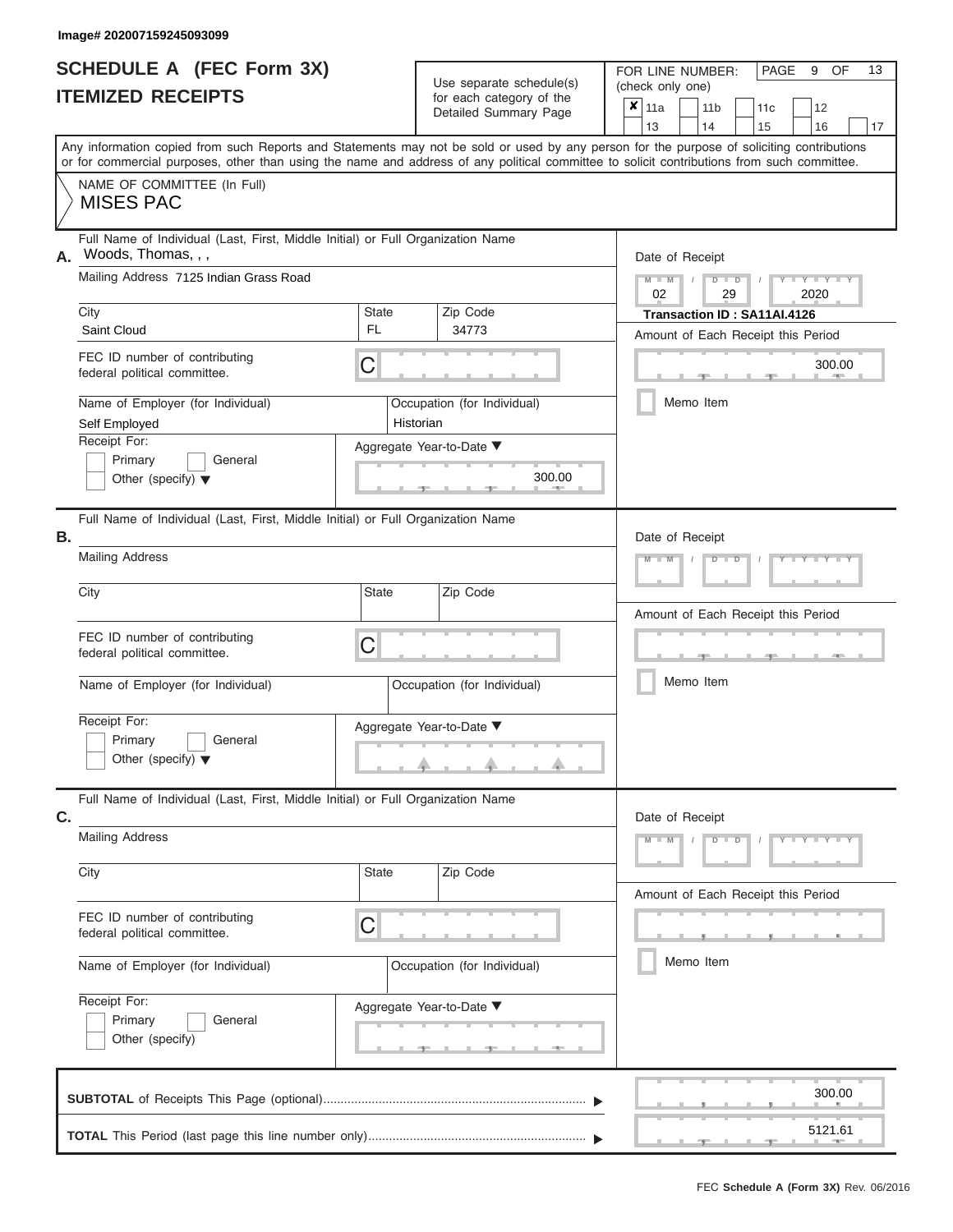| <b>SCHEDULE B (FEC Form 3X)</b>                                                                                                                                                                                                                                                         |                                                 | Use separate schedule(s)                          |                                                                         | PAGE<br>10 OF<br>13<br>FOR LINE NUMBER:                                         |  |  |  |  |  |  |  |
|-----------------------------------------------------------------------------------------------------------------------------------------------------------------------------------------------------------------------------------------------------------------------------------------|-------------------------------------------------|---------------------------------------------------|-------------------------------------------------------------------------|---------------------------------------------------------------------------------|--|--|--|--|--|--|--|
| <b>ITEMIZED DISBURSEMENTS</b>                                                                                                                                                                                                                                                           |                                                 | for each category of the<br>Detailed Summary Page | (check only one)<br>21 <sub>b</sub><br>$\boldsymbol{\mathsf{x}}$<br>28a | 22<br>23<br>27<br>26<br>28 <sub>b</sub><br>28c<br>29<br>30 <sub>b</sub>         |  |  |  |  |  |  |  |
| Any information copied from such Reports and Statements may not be sold or used by any person for the purpose of soliciting contributions<br>or for commercial purposes, other than using the name and address of any political committee to solicit contributions from such committee. |                                                 |                                                   |                                                                         |                                                                                 |  |  |  |  |  |  |  |
| NAME OF COMMITTEE (In Full)<br><b>MISES PAC</b>                                                                                                                                                                                                                                         |                                                 |                                                   |                                                                         |                                                                                 |  |  |  |  |  |  |  |
| Full Name (Last, First, Middle Initial)<br>A. Airbnb Payments Inc.                                                                                                                                                                                                                      |                                                 |                                                   |                                                                         | Date of Disbursement<br>Y I Y I Y I Y<br>$M - M$<br>$D$ $D$<br>2020<br>02<br>06 |  |  |  |  |  |  |  |
| Mailing Address 888 Brannan Street                                                                                                                                                                                                                                                      |                                                 |                                                   |                                                                         |                                                                                 |  |  |  |  |  |  |  |
| City<br>San Francisco                                                                                                                                                                                                                                                                   | <b>State</b><br>СA                              | Zip Code<br>94103                                 |                                                                         | <b>FEC Identification Number</b>                                                |  |  |  |  |  |  |  |
| Purpose of Disbursement<br><b>Convention Lodging</b><br>Candidate Name                                                                                                                                                                                                                  |                                                 |                                                   | 002                                                                     | C<br>Transaction ID: SB21B.4137                                                 |  |  |  |  |  |  |  |
| Office Sought:<br>House                                                                                                                                                                                                                                                                 | Disbursement For:                               |                                                   | Category/<br><b>Type</b>                                                | Amount of Each Disbursement this Period<br>6195.73                              |  |  |  |  |  |  |  |
| Senate<br>President                                                                                                                                                                                                                                                                     | Primary<br>Other (specify) $\blacktriangledown$ | General                                           |                                                                         | Memo Item                                                                       |  |  |  |  |  |  |  |
| State:<br>District:                                                                                                                                                                                                                                                                     |                                                 |                                                   |                                                                         |                                                                                 |  |  |  |  |  |  |  |
| Full Name (Last, First, Middle Initial)<br><b>B.</b> American Airlines                                                                                                                                                                                                                  |                                                 |                                                   |                                                                         | Date of Disbursement<br>Y FY FY FY<br>$M - M$<br>$D$ $D$                        |  |  |  |  |  |  |  |
| Mailing Address P.O. Box 619616                                                                                                                                                                                                                                                         |                                                 |                                                   |                                                                         | 2020<br>05<br>03                                                                |  |  |  |  |  |  |  |
| City<br><b>DFW Airport</b>                                                                                                                                                                                                                                                              | <b>State</b><br><b>TX</b>                       | Zip Code<br>75261                                 |                                                                         | <b>FEC Identification Number</b>                                                |  |  |  |  |  |  |  |
| Purpose of Disbursement<br><b>Convention Travel</b>                                                                                                                                                                                                                                     |                                                 |                                                   | 002                                                                     | C<br>Transaction ID: SB21B.4139                                                 |  |  |  |  |  |  |  |
| Candidate Name                                                                                                                                                                                                                                                                          |                                                 |                                                   | Category/<br><b>Type</b>                                                | Amount of Each Disbursement this Period                                         |  |  |  |  |  |  |  |
| Office Sought:<br>House<br>Senate<br>President                                                                                                                                                                                                                                          | Disbursement For:<br>Primary<br>Other (specify) | General                                           |                                                                         | 398.79<br>Memo Item                                                             |  |  |  |  |  |  |  |
| State:<br>District:<br>Full Name (Last, First, Middle Initial)                                                                                                                                                                                                                          |                                                 |                                                   |                                                                         |                                                                                 |  |  |  |  |  |  |  |
| C. Bastion Magazine                                                                                                                                                                                                                                                                     |                                                 |                                                   |                                                                         | Date of Disbursement<br>Y FY FY FY<br>$M - M$<br>$D$ $D$                        |  |  |  |  |  |  |  |
| Mailing Address 2784 Prestwick Drive                                                                                                                                                                                                                                                    |                                                 |                                                   |                                                                         | 2020<br>03<br>30                                                                |  |  |  |  |  |  |  |
| City<br>Roseville<br>Purpose of Disbursement                                                                                                                                                                                                                                            | State<br>CA                                     | Zip Code<br>95661                                 |                                                                         | <b>FEC Identification Number</b>                                                |  |  |  |  |  |  |  |
| Website Development<br>Candidate Name                                                                                                                                                                                                                                                   |                                                 |                                                   | 001                                                                     | C<br>Transaction ID: SB21B.4143                                                 |  |  |  |  |  |  |  |
| Office Sought:<br>House                                                                                                                                                                                                                                                                 | Disbursement For:                               |                                                   | Category/<br><b>Type</b>                                                | Amount of Each Disbursement this Period<br>675.00                               |  |  |  |  |  |  |  |
| Senate<br>President                                                                                                                                                                                                                                                                     | Primary<br>Other (specify) $\blacktriangledown$ | General                                           |                                                                         |                                                                                 |  |  |  |  |  |  |  |
| State:<br>District:                                                                                                                                                                                                                                                                     |                                                 |                                                   |                                                                         | Memo Item                                                                       |  |  |  |  |  |  |  |
|                                                                                                                                                                                                                                                                                         |                                                 |                                                   |                                                                         | 7269.52                                                                         |  |  |  |  |  |  |  |
|                                                                                                                                                                                                                                                                                         |                                                 |                                                   |                                                                         |                                                                                 |  |  |  |  |  |  |  |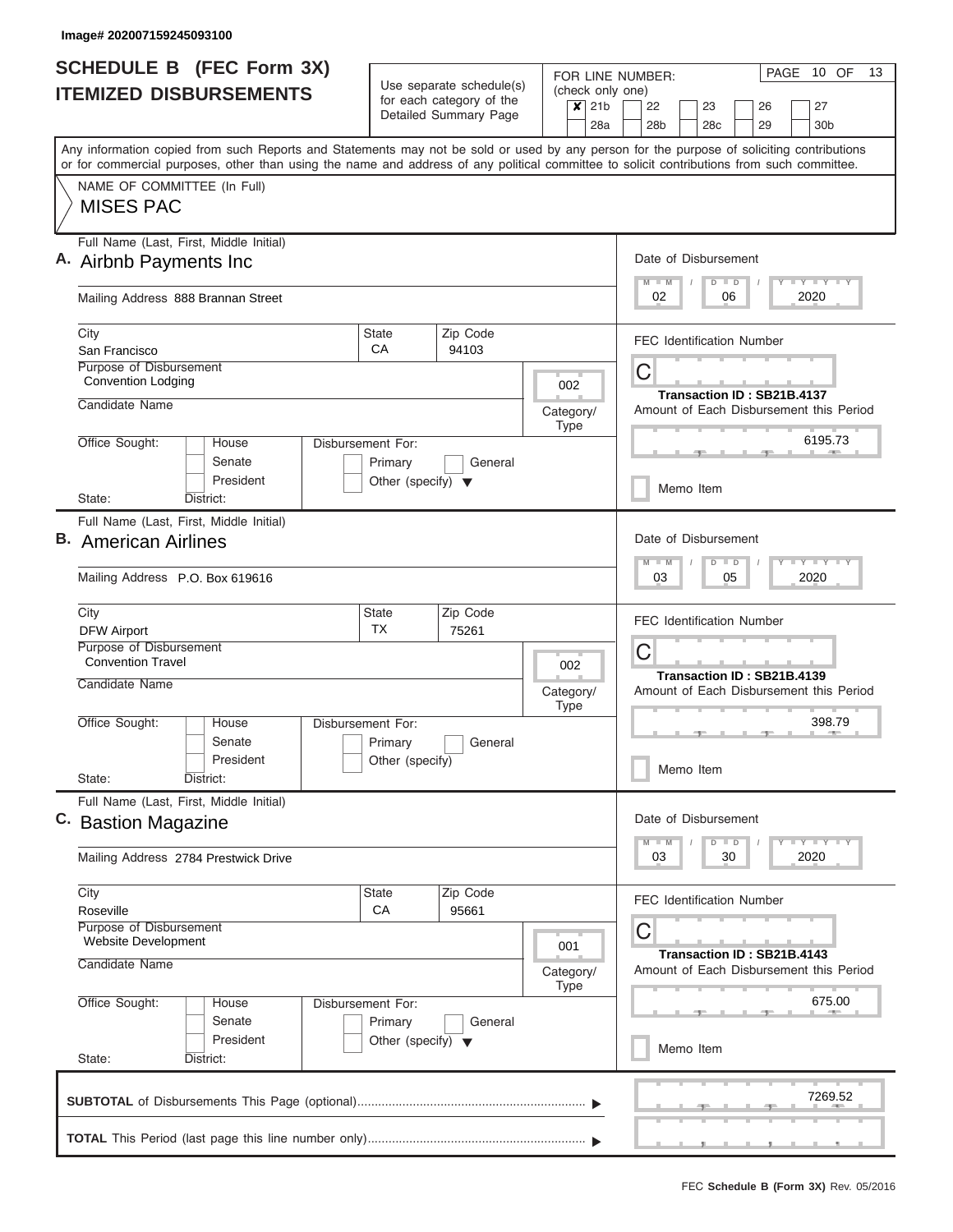| <b>SCHEDULE B (FEC Form 3X)</b><br>Use separate schedule(s) |                                                                                                                                                                                                                                                                                         |                                                 |                                                                                                                  |           |                             |                      | PAGE 11 OF<br>13<br>FOR LINE NUMBER:                                  |  |  |  |  |  |  |  |
|-------------------------------------------------------------|-----------------------------------------------------------------------------------------------------------------------------------------------------------------------------------------------------------------------------------------------------------------------------------------|-------------------------------------------------|------------------------------------------------------------------------------------------------------------------|-----------|-----------------------------|----------------------|-----------------------------------------------------------------------|--|--|--|--|--|--|--|
|                                                             | <b>ITEMIZED DISBURSEMENTS</b>                                                                                                                                                                                                                                                           | for each category of the                        |                                                                                                                  |           | (check only one)<br>$x$ 21b | 22<br>23<br>26<br>27 |                                                                       |  |  |  |  |  |  |  |
|                                                             |                                                                                                                                                                                                                                                                                         |                                                 | Detailed Summary Page                                                                                            |           |                             |                      | 28 <sub>b</sub><br>28 <sub>c</sub><br>29<br>30 <sub>b</sub>           |  |  |  |  |  |  |  |
|                                                             | Any information copied from such Reports and Statements may not be sold or used by any person for the purpose of soliciting contributions<br>or for commercial purposes, other than using the name and address of any political committee to solicit contributions from such committee. |                                                 |                                                                                                                  |           |                             |                      |                                                                       |  |  |  |  |  |  |  |
|                                                             | NAME OF COMMITTEE (In Full)<br><b>MISES PAC</b>                                                                                                                                                                                                                                         |                                                 |                                                                                                                  |           |                             |                      |                                                                       |  |  |  |  |  |  |  |
|                                                             |                                                                                                                                                                                                                                                                                         |                                                 |                                                                                                                  |           |                             |                      |                                                                       |  |  |  |  |  |  |  |
|                                                             | Full Name (Last, First, Middle Initial)<br>A. Harris, Aaron, , ,                                                                                                                                                                                                                        |                                                 |                                                                                                                  |           |                             |                      | Date of Disbursement<br>Y LY LY LY<br>$D$ $D$                         |  |  |  |  |  |  |  |
|                                                             | Mailing Address 1100 Gainsborough Road                                                                                                                                                                                                                                                  |                                                 |                                                                                                                  |           |                             |                      | $M - M$<br>2020<br>03<br>26                                           |  |  |  |  |  |  |  |
|                                                             | City<br>Dayton                                                                                                                                                                                                                                                                          | <b>State</b><br><b>OH</b>                       | Zip Code<br>45419                                                                                                |           |                             |                      | <b>FEC Identification Number</b>                                      |  |  |  |  |  |  |  |
|                                                             | <b>Purpose of Disbursement</b><br><b>Email Management</b>                                                                                                                                                                                                                               |                                                 |                                                                                                                  |           | 001                         |                      | C                                                                     |  |  |  |  |  |  |  |
|                                                             | Candidate Name                                                                                                                                                                                                                                                                          |                                                 |                                                                                                                  | Category/ |                             |                      | Transaction ID: SB21B.4135<br>Amount of Each Disbursement this Period |  |  |  |  |  |  |  |
|                                                             | Office Sought:<br>House                                                                                                                                                                                                                                                                 | Disbursement For:                               |                                                                                                                  |           | Type                        |                      | 600.00                                                                |  |  |  |  |  |  |  |
|                                                             | Senate<br>President                                                                                                                                                                                                                                                                     | Primary<br>Other (specify) $\blacktriangledown$ | General                                                                                                          |           |                             |                      | Memo Item                                                             |  |  |  |  |  |  |  |
|                                                             | State:<br>District:                                                                                                                                                                                                                                                                     |                                                 |                                                                                                                  |           |                             |                      |                                                                       |  |  |  |  |  |  |  |
|                                                             | B. Heise, Michael, , ,                                                                                                                                                                                                                                                                  | Full Name (Last, First, Middle Initial)         |                                                                                                                  |           |                             |                      |                                                                       |  |  |  |  |  |  |  |
|                                                             | Mailing Address 450 Forrest Avenue, Apt J206                                                                                                                                                                                                                                            |                                                 | $-Y - Y - I - Y$<br>$M - M$<br>$\Box$<br>D<br>2020<br>03<br>11                                                   |           |                             |                      |                                                                       |  |  |  |  |  |  |  |
|                                                             | City<br>Norristown                                                                                                                                                                                                                                                                      | <b>State</b><br><b>PA</b>                       | Zip Code<br>19401                                                                                                |           |                             |                      | <b>FEC Identification Number</b>                                      |  |  |  |  |  |  |  |
|                                                             | Purpose of Disbursement<br><b>Fundraising Fee</b>                                                                                                                                                                                                                                       |                                                 |                                                                                                                  |           | 001                         |                      | C                                                                     |  |  |  |  |  |  |  |
|                                                             | Candidate Name                                                                                                                                                                                                                                                                          | Category/<br><b>Type</b>                        |                                                                                                                  |           |                             |                      | Transaction ID: SB21B.4157<br>Amount of Each Disbursement this Period |  |  |  |  |  |  |  |
|                                                             | Office Sought:<br>House<br>Senate                                                                                                                                                                                                                                                       | Disbursement For:<br>Primary<br>General         |                                                                                                                  |           |                             |                      | 1500.00                                                               |  |  |  |  |  |  |  |
|                                                             | President<br>State:<br>District:                                                                                                                                                                                                                                                        | Other (specify)                                 |                                                                                                                  |           |                             |                      | Memo Item                                                             |  |  |  |  |  |  |  |
|                                                             | Full Name (Last, First, Middle Initial)<br>C. Jeffrey Douglas                                                                                                                                                                                                                           |                                                 |                                                                                                                  |           |                             |                      | Date of Disbursement                                                  |  |  |  |  |  |  |  |
|                                                             | Mailing Address 109 Hedgerow Lane                                                                                                                                                                                                                                                       |                                                 | $\mathbb{L} \mathbf{Y} \mathbb{L} \mathbf{Y} \mathbb{L} \mathbf{Y}$<br>M<br>$\Box$<br>M<br>D<br>02<br>10<br>2020 |           |                             |                      |                                                                       |  |  |  |  |  |  |  |
|                                                             | City<br>State                                                                                                                                                                                                                                                                           |                                                 | <b>FEC Identification Number</b>                                                                                 |           |                             |                      |                                                                       |  |  |  |  |  |  |  |
|                                                             | Reading<br>Purpose of Disbursement<br><b>State Organizing Expense</b>                                                                                                                                                                                                                   |                                                 | C                                                                                                                |           |                             |                      |                                                                       |  |  |  |  |  |  |  |
|                                                             | 001<br>Candidate Name<br>Category/<br>Type                                                                                                                                                                                                                                              |                                                 |                                                                                                                  |           |                             |                      | Transaction ID: SB21B.4153<br>Amount of Each Disbursement this Period |  |  |  |  |  |  |  |
|                                                             | Office Sought:<br>House<br>Senate                                                                                                                                                                                                                                                       | Disbursement For:<br>Primary                    |                                                                                                                  | 400.00    |                             |                      |                                                                       |  |  |  |  |  |  |  |
|                                                             | President<br>State:<br>District:                                                                                                                                                                                                                                                        | Other (specify) $\blacktriangledown$            | General                                                                                                          |           |                             |                      | Memo Item                                                             |  |  |  |  |  |  |  |
|                                                             |                                                                                                                                                                                                                                                                                         |                                                 |                                                                                                                  |           |                             |                      | 2500.00                                                               |  |  |  |  |  |  |  |
|                                                             |                                                                                                                                                                                                                                                                                         |                                                 |                                                                                                                  |           |                             |                      |                                                                       |  |  |  |  |  |  |  |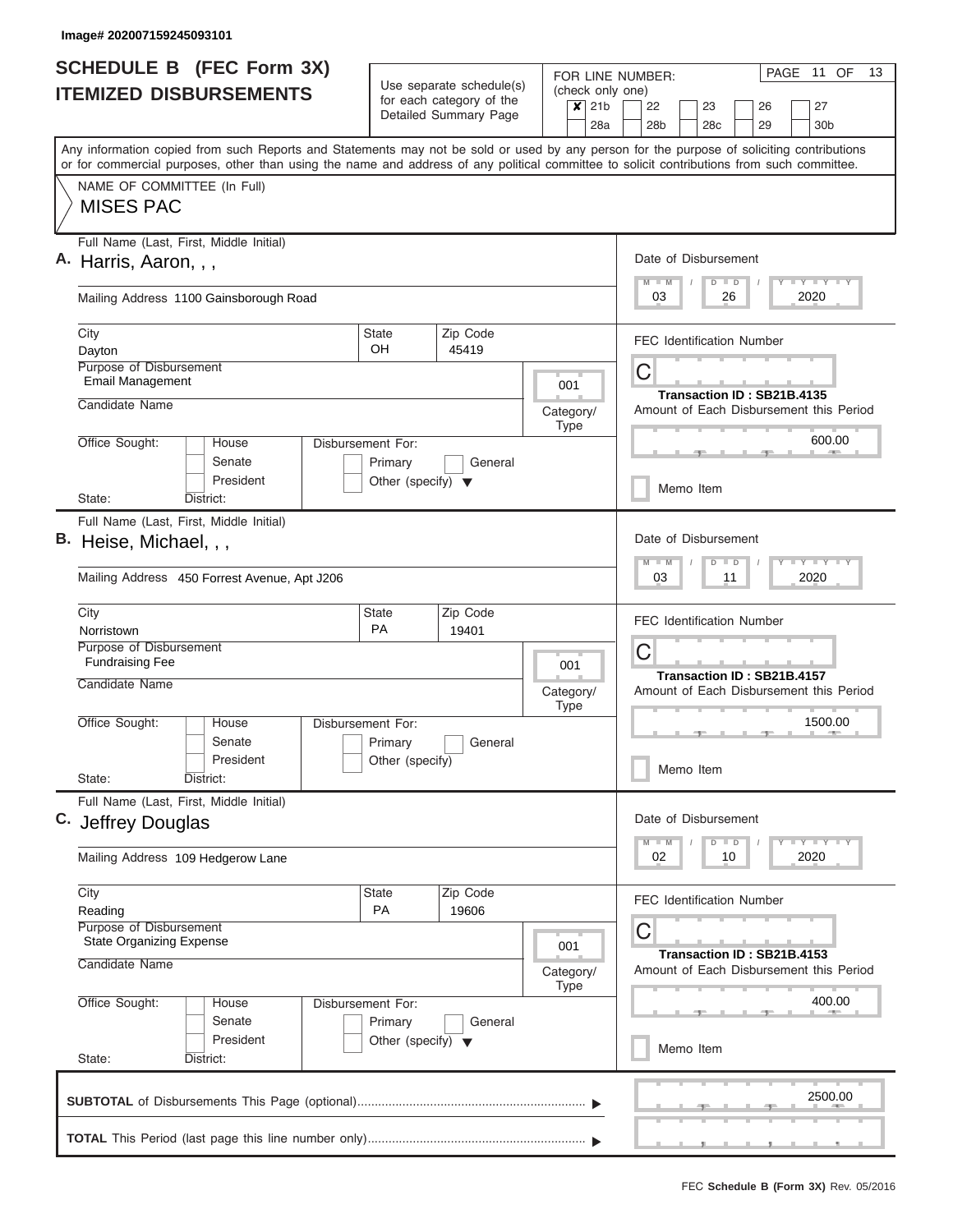| Use separate schedule(s)<br>(check only one)<br><b>ITEMIZED DISBURSEMENTS</b><br>for each category of the<br>$\overline{\mathsf{x}}$ 21b<br>22<br>23<br>27<br>26<br>Detailed Summary Page<br>28a<br>28 <sub>b</sub><br>28 <sub>c</sub><br>29<br>30 <sub>b</sub><br>Any information copied from such Reports and Statements may not be sold or used by any person for the purpose of soliciting contributions<br>or for commercial purposes, other than using the name and address of any political committee to solicit contributions from such committee.<br>NAME OF COMMITTEE (In Full)<br><b>MISES PAC</b><br>Full Name (Last, First, Middle Initial)<br>Date of Disbursement<br>A. Libertarian Party<br>Y LY LY LY<br>$M$ $M$<br>$D$ $D$<br>02<br>2020<br>Mailing Address 1444 Duke Street<br>20<br><b>State</b><br>Zip Code<br>City<br><b>FEC Identification Number</b><br><b>VA</b><br>Alexandria<br>22314<br>Purpose of Disbursement<br>C<br><b>Convention Registration</b><br>Transaction ID: SB21B.4155<br>Candidate Name<br>Amount of Each Disbursement this Period<br>Category/<br>Type<br>700.00<br>Office Sought:<br>Disbursement For:<br>House<br><b>CONTRACTOR</b><br>Senate<br>Primary<br>General<br>President<br>Other (specify) $\blacktriangledown$<br>Memo Item<br>State:<br>District:<br>Full Name (Last, First, Middle Initial)<br>Date of Disbursement<br>$Y - Y - Y - Y - I - Y$<br>$M - M$<br>$D$ $D$<br><b>Mailing Address</b><br>State<br>City<br>Zip Code<br><b>FEC Identification Number</b><br>Purpose of Disbursement<br>C<br>Candidate Name<br>Amount of Each Disbursement this Period<br>Category/<br><b>Type</b><br>Office Sought:<br>Disbursement For:<br>House<br>Senate<br>Primary<br>General<br>President<br>Other (specify)<br>Memo Item<br>State:<br>District:<br>Full Name (Last, First, Middle Initial)<br>Date of Disbursement<br>$D$ $D$<br>$Y$ $Y$ $Y$ $Y$ $Y$<br>M<br><b>Mailing Address</b><br>Zip Code<br>City<br>State<br><b>FEC Identification Number</b><br>Purpose of Disbursement<br>С<br>Candidate Name<br>Amount of Each Disbursement this Period<br>Category/<br>Type<br>Office Sought:<br>House<br>Disbursement For:<br>Senate<br>Primary<br>General<br>President<br>Other (specify) $\blacktriangledown$<br>Memo Item<br>State:<br>District:<br>700.00<br>10469.52 |    | <b>SCHEDULE B (FEC Form 3X)</b> |  |  |  |  |  | FOR LINE NUMBER: |  |  |  |  | PAGE 12 OF | 13 |  |  |
|------------------------------------------------------------------------------------------------------------------------------------------------------------------------------------------------------------------------------------------------------------------------------------------------------------------------------------------------------------------------------------------------------------------------------------------------------------------------------------------------------------------------------------------------------------------------------------------------------------------------------------------------------------------------------------------------------------------------------------------------------------------------------------------------------------------------------------------------------------------------------------------------------------------------------------------------------------------------------------------------------------------------------------------------------------------------------------------------------------------------------------------------------------------------------------------------------------------------------------------------------------------------------------------------------------------------------------------------------------------------------------------------------------------------------------------------------------------------------------------------------------------------------------------------------------------------------------------------------------------------------------------------------------------------------------------------------------------------------------------------------------------------------------------------------------------------------------------------------------------------------------------------------------------------------------------------------------------------------------------------------------------------------------------------------------------------------------------------------------------------------------------------------------------------------------------------------------------------------------------------------------------------------------------------------------------------------|----|---------------------------------|--|--|--|--|--|------------------|--|--|--|--|------------|----|--|--|
|                                                                                                                                                                                                                                                                                                                                                                                                                                                                                                                                                                                                                                                                                                                                                                                                                                                                                                                                                                                                                                                                                                                                                                                                                                                                                                                                                                                                                                                                                                                                                                                                                                                                                                                                                                                                                                                                                                                                                                                                                                                                                                                                                                                                                                                                                                                              |    |                                 |  |  |  |  |  |                  |  |  |  |  |            |    |  |  |
|                                                                                                                                                                                                                                                                                                                                                                                                                                                                                                                                                                                                                                                                                                                                                                                                                                                                                                                                                                                                                                                                                                                                                                                                                                                                                                                                                                                                                                                                                                                                                                                                                                                                                                                                                                                                                                                                                                                                                                                                                                                                                                                                                                                                                                                                                                                              |    |                                 |  |  |  |  |  |                  |  |  |  |  |            |    |  |  |
|                                                                                                                                                                                                                                                                                                                                                                                                                                                                                                                                                                                                                                                                                                                                                                                                                                                                                                                                                                                                                                                                                                                                                                                                                                                                                                                                                                                                                                                                                                                                                                                                                                                                                                                                                                                                                                                                                                                                                                                                                                                                                                                                                                                                                                                                                                                              |    |                                 |  |  |  |  |  |                  |  |  |  |  |            |    |  |  |
|                                                                                                                                                                                                                                                                                                                                                                                                                                                                                                                                                                                                                                                                                                                                                                                                                                                                                                                                                                                                                                                                                                                                                                                                                                                                                                                                                                                                                                                                                                                                                                                                                                                                                                                                                                                                                                                                                                                                                                                                                                                                                                                                                                                                                                                                                                                              |    |                                 |  |  |  |  |  |                  |  |  |  |  |            |    |  |  |
|                                                                                                                                                                                                                                                                                                                                                                                                                                                                                                                                                                                                                                                                                                                                                                                                                                                                                                                                                                                                                                                                                                                                                                                                                                                                                                                                                                                                                                                                                                                                                                                                                                                                                                                                                                                                                                                                                                                                                                                                                                                                                                                                                                                                                                                                                                                              |    |                                 |  |  |  |  |  |                  |  |  |  |  |            |    |  |  |
|                                                                                                                                                                                                                                                                                                                                                                                                                                                                                                                                                                                                                                                                                                                                                                                                                                                                                                                                                                                                                                                                                                                                                                                                                                                                                                                                                                                                                                                                                                                                                                                                                                                                                                                                                                                                                                                                                                                                                                                                                                                                                                                                                                                                                                                                                                                              |    |                                 |  |  |  |  |  |                  |  |  |  |  |            |    |  |  |
|                                                                                                                                                                                                                                                                                                                                                                                                                                                                                                                                                                                                                                                                                                                                                                                                                                                                                                                                                                                                                                                                                                                                                                                                                                                                                                                                                                                                                                                                                                                                                                                                                                                                                                                                                                                                                                                                                                                                                                                                                                                                                                                                                                                                                                                                                                                              |    |                                 |  |  |  |  |  |                  |  |  |  |  |            |    |  |  |
|                                                                                                                                                                                                                                                                                                                                                                                                                                                                                                                                                                                                                                                                                                                                                                                                                                                                                                                                                                                                                                                                                                                                                                                                                                                                                                                                                                                                                                                                                                                                                                                                                                                                                                                                                                                                                                                                                                                                                                                                                                                                                                                                                                                                                                                                                                                              |    |                                 |  |  |  |  |  |                  |  |  |  |  |            |    |  |  |
|                                                                                                                                                                                                                                                                                                                                                                                                                                                                                                                                                                                                                                                                                                                                                                                                                                                                                                                                                                                                                                                                                                                                                                                                                                                                                                                                                                                                                                                                                                                                                                                                                                                                                                                                                                                                                                                                                                                                                                                                                                                                                                                                                                                                                                                                                                                              |    |                                 |  |  |  |  |  |                  |  |  |  |  |            |    |  |  |
|                                                                                                                                                                                                                                                                                                                                                                                                                                                                                                                                                                                                                                                                                                                                                                                                                                                                                                                                                                                                                                                                                                                                                                                                                                                                                                                                                                                                                                                                                                                                                                                                                                                                                                                                                                                                                                                                                                                                                                                                                                                                                                                                                                                                                                                                                                                              |    |                                 |  |  |  |  |  |                  |  |  |  |  |            |    |  |  |
|                                                                                                                                                                                                                                                                                                                                                                                                                                                                                                                                                                                                                                                                                                                                                                                                                                                                                                                                                                                                                                                                                                                                                                                                                                                                                                                                                                                                                                                                                                                                                                                                                                                                                                                                                                                                                                                                                                                                                                                                                                                                                                                                                                                                                                                                                                                              |    |                                 |  |  |  |  |  |                  |  |  |  |  |            |    |  |  |
|                                                                                                                                                                                                                                                                                                                                                                                                                                                                                                                                                                                                                                                                                                                                                                                                                                                                                                                                                                                                                                                                                                                                                                                                                                                                                                                                                                                                                                                                                                                                                                                                                                                                                                                                                                                                                                                                                                                                                                                                                                                                                                                                                                                                                                                                                                                              |    |                                 |  |  |  |  |  |                  |  |  |  |  |            |    |  |  |
|                                                                                                                                                                                                                                                                                                                                                                                                                                                                                                                                                                                                                                                                                                                                                                                                                                                                                                                                                                                                                                                                                                                                                                                                                                                                                                                                                                                                                                                                                                                                                                                                                                                                                                                                                                                                                                                                                                                                                                                                                                                                                                                                                                                                                                                                                                                              |    |                                 |  |  |  |  |  |                  |  |  |  |  |            |    |  |  |
|                                                                                                                                                                                                                                                                                                                                                                                                                                                                                                                                                                                                                                                                                                                                                                                                                                                                                                                                                                                                                                                                                                                                                                                                                                                                                                                                                                                                                                                                                                                                                                                                                                                                                                                                                                                                                                                                                                                                                                                                                                                                                                                                                                                                                                                                                                                              |    |                                 |  |  |  |  |  |                  |  |  |  |  |            |    |  |  |
|                                                                                                                                                                                                                                                                                                                                                                                                                                                                                                                                                                                                                                                                                                                                                                                                                                                                                                                                                                                                                                                                                                                                                                                                                                                                                                                                                                                                                                                                                                                                                                                                                                                                                                                                                                                                                                                                                                                                                                                                                                                                                                                                                                                                                                                                                                                              |    |                                 |  |  |  |  |  |                  |  |  |  |  |            |    |  |  |
|                                                                                                                                                                                                                                                                                                                                                                                                                                                                                                                                                                                                                                                                                                                                                                                                                                                                                                                                                                                                                                                                                                                                                                                                                                                                                                                                                                                                                                                                                                                                                                                                                                                                                                                                                                                                                                                                                                                                                                                                                                                                                                                                                                                                                                                                                                                              |    |                                 |  |  |  |  |  |                  |  |  |  |  |            |    |  |  |
|                                                                                                                                                                                                                                                                                                                                                                                                                                                                                                                                                                                                                                                                                                                                                                                                                                                                                                                                                                                                                                                                                                                                                                                                                                                                                                                                                                                                                                                                                                                                                                                                                                                                                                                                                                                                                                                                                                                                                                                                                                                                                                                                                                                                                                                                                                                              | В. |                                 |  |  |  |  |  |                  |  |  |  |  |            |    |  |  |
|                                                                                                                                                                                                                                                                                                                                                                                                                                                                                                                                                                                                                                                                                                                                                                                                                                                                                                                                                                                                                                                                                                                                                                                                                                                                                                                                                                                                                                                                                                                                                                                                                                                                                                                                                                                                                                                                                                                                                                                                                                                                                                                                                                                                                                                                                                                              |    |                                 |  |  |  |  |  |                  |  |  |  |  |            |    |  |  |
|                                                                                                                                                                                                                                                                                                                                                                                                                                                                                                                                                                                                                                                                                                                                                                                                                                                                                                                                                                                                                                                                                                                                                                                                                                                                                                                                                                                                                                                                                                                                                                                                                                                                                                                                                                                                                                                                                                                                                                                                                                                                                                                                                                                                                                                                                                                              |    |                                 |  |  |  |  |  |                  |  |  |  |  |            |    |  |  |
|                                                                                                                                                                                                                                                                                                                                                                                                                                                                                                                                                                                                                                                                                                                                                                                                                                                                                                                                                                                                                                                                                                                                                                                                                                                                                                                                                                                                                                                                                                                                                                                                                                                                                                                                                                                                                                                                                                                                                                                                                                                                                                                                                                                                                                                                                                                              |    |                                 |  |  |  |  |  |                  |  |  |  |  |            |    |  |  |
|                                                                                                                                                                                                                                                                                                                                                                                                                                                                                                                                                                                                                                                                                                                                                                                                                                                                                                                                                                                                                                                                                                                                                                                                                                                                                                                                                                                                                                                                                                                                                                                                                                                                                                                                                                                                                                                                                                                                                                                                                                                                                                                                                                                                                                                                                                                              |    |                                 |  |  |  |  |  |                  |  |  |  |  |            |    |  |  |
|                                                                                                                                                                                                                                                                                                                                                                                                                                                                                                                                                                                                                                                                                                                                                                                                                                                                                                                                                                                                                                                                                                                                                                                                                                                                                                                                                                                                                                                                                                                                                                                                                                                                                                                                                                                                                                                                                                                                                                                                                                                                                                                                                                                                                                                                                                                              |    |                                 |  |  |  |  |  |                  |  |  |  |  |            |    |  |  |
|                                                                                                                                                                                                                                                                                                                                                                                                                                                                                                                                                                                                                                                                                                                                                                                                                                                                                                                                                                                                                                                                                                                                                                                                                                                                                                                                                                                                                                                                                                                                                                                                                                                                                                                                                                                                                                                                                                                                                                                                                                                                                                                                                                                                                                                                                                                              |    |                                 |  |  |  |  |  |                  |  |  |  |  |            |    |  |  |
|                                                                                                                                                                                                                                                                                                                                                                                                                                                                                                                                                                                                                                                                                                                                                                                                                                                                                                                                                                                                                                                                                                                                                                                                                                                                                                                                                                                                                                                                                                                                                                                                                                                                                                                                                                                                                                                                                                                                                                                                                                                                                                                                                                                                                                                                                                                              |    |                                 |  |  |  |  |  |                  |  |  |  |  |            |    |  |  |
|                                                                                                                                                                                                                                                                                                                                                                                                                                                                                                                                                                                                                                                                                                                                                                                                                                                                                                                                                                                                                                                                                                                                                                                                                                                                                                                                                                                                                                                                                                                                                                                                                                                                                                                                                                                                                                                                                                                                                                                                                                                                                                                                                                                                                                                                                                                              |    |                                 |  |  |  |  |  |                  |  |  |  |  |            |    |  |  |
|                                                                                                                                                                                                                                                                                                                                                                                                                                                                                                                                                                                                                                                                                                                                                                                                                                                                                                                                                                                                                                                                                                                                                                                                                                                                                                                                                                                                                                                                                                                                                                                                                                                                                                                                                                                                                                                                                                                                                                                                                                                                                                                                                                                                                                                                                                                              |    |                                 |  |  |  |  |  |                  |  |  |  |  |            |    |  |  |
|                                                                                                                                                                                                                                                                                                                                                                                                                                                                                                                                                                                                                                                                                                                                                                                                                                                                                                                                                                                                                                                                                                                                                                                                                                                                                                                                                                                                                                                                                                                                                                                                                                                                                                                                                                                                                                                                                                                                                                                                                                                                                                                                                                                                                                                                                                                              |    |                                 |  |  |  |  |  |                  |  |  |  |  |            |    |  |  |
|                                                                                                                                                                                                                                                                                                                                                                                                                                                                                                                                                                                                                                                                                                                                                                                                                                                                                                                                                                                                                                                                                                                                                                                                                                                                                                                                                                                                                                                                                                                                                                                                                                                                                                                                                                                                                                                                                                                                                                                                                                                                                                                                                                                                                                                                                                                              | C. |                                 |  |  |  |  |  |                  |  |  |  |  |            |    |  |  |
|                                                                                                                                                                                                                                                                                                                                                                                                                                                                                                                                                                                                                                                                                                                                                                                                                                                                                                                                                                                                                                                                                                                                                                                                                                                                                                                                                                                                                                                                                                                                                                                                                                                                                                                                                                                                                                                                                                                                                                                                                                                                                                                                                                                                                                                                                                                              |    |                                 |  |  |  |  |  |                  |  |  |  |  |            |    |  |  |
|                                                                                                                                                                                                                                                                                                                                                                                                                                                                                                                                                                                                                                                                                                                                                                                                                                                                                                                                                                                                                                                                                                                                                                                                                                                                                                                                                                                                                                                                                                                                                                                                                                                                                                                                                                                                                                                                                                                                                                                                                                                                                                                                                                                                                                                                                                                              |    |                                 |  |  |  |  |  |                  |  |  |  |  |            |    |  |  |
|                                                                                                                                                                                                                                                                                                                                                                                                                                                                                                                                                                                                                                                                                                                                                                                                                                                                                                                                                                                                                                                                                                                                                                                                                                                                                                                                                                                                                                                                                                                                                                                                                                                                                                                                                                                                                                                                                                                                                                                                                                                                                                                                                                                                                                                                                                                              |    |                                 |  |  |  |  |  |                  |  |  |  |  |            |    |  |  |
|                                                                                                                                                                                                                                                                                                                                                                                                                                                                                                                                                                                                                                                                                                                                                                                                                                                                                                                                                                                                                                                                                                                                                                                                                                                                                                                                                                                                                                                                                                                                                                                                                                                                                                                                                                                                                                                                                                                                                                                                                                                                                                                                                                                                                                                                                                                              |    |                                 |  |  |  |  |  |                  |  |  |  |  |            |    |  |  |
|                                                                                                                                                                                                                                                                                                                                                                                                                                                                                                                                                                                                                                                                                                                                                                                                                                                                                                                                                                                                                                                                                                                                                                                                                                                                                                                                                                                                                                                                                                                                                                                                                                                                                                                                                                                                                                                                                                                                                                                                                                                                                                                                                                                                                                                                                                                              |    |                                 |  |  |  |  |  |                  |  |  |  |  |            |    |  |  |
|                                                                                                                                                                                                                                                                                                                                                                                                                                                                                                                                                                                                                                                                                                                                                                                                                                                                                                                                                                                                                                                                                                                                                                                                                                                                                                                                                                                                                                                                                                                                                                                                                                                                                                                                                                                                                                                                                                                                                                                                                                                                                                                                                                                                                                                                                                                              |    |                                 |  |  |  |  |  |                  |  |  |  |  |            |    |  |  |
|                                                                                                                                                                                                                                                                                                                                                                                                                                                                                                                                                                                                                                                                                                                                                                                                                                                                                                                                                                                                                                                                                                                                                                                                                                                                                                                                                                                                                                                                                                                                                                                                                                                                                                                                                                                                                                                                                                                                                                                                                                                                                                                                                                                                                                                                                                                              |    |                                 |  |  |  |  |  |                  |  |  |  |  |            |    |  |  |
|                                                                                                                                                                                                                                                                                                                                                                                                                                                                                                                                                                                                                                                                                                                                                                                                                                                                                                                                                                                                                                                                                                                                                                                                                                                                                                                                                                                                                                                                                                                                                                                                                                                                                                                                                                                                                                                                                                                                                                                                                                                                                                                                                                                                                                                                                                                              |    |                                 |  |  |  |  |  |                  |  |  |  |  |            |    |  |  |
|                                                                                                                                                                                                                                                                                                                                                                                                                                                                                                                                                                                                                                                                                                                                                                                                                                                                                                                                                                                                                                                                                                                                                                                                                                                                                                                                                                                                                                                                                                                                                                                                                                                                                                                                                                                                                                                                                                                                                                                                                                                                                                                                                                                                                                                                                                                              |    |                                 |  |  |  |  |  |                  |  |  |  |  |            |    |  |  |